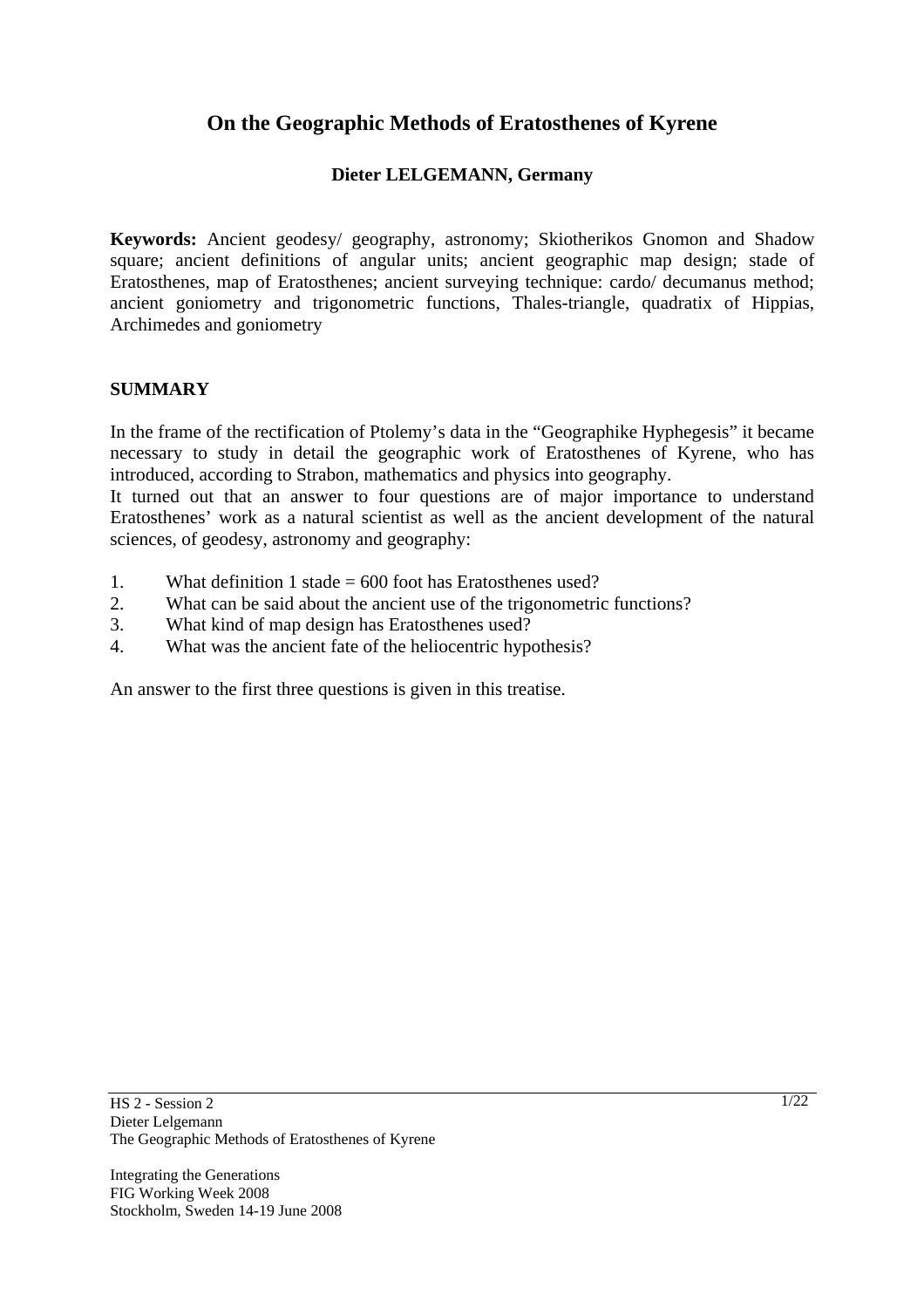# **On the Geographic Methods of Eratosthenes of Kyrene**

### **Dieter LELGEMANN, Germany**

### **1 INTRODUCTION**

Most enigmatic and therefore fascinating is the role Eratosthenes of Kyrene has played in the development of the ancient natural sciences, of geodesy, astronomy and geography. Four questions have to be answered in this respect.

1. A professional construct of a map for the Oikumene using the survey distance data of bematists/navigators required a careful determination of the circumference of the Earth as determined by Eratosthenes to be 252000 stades.

What definition 1 stade  $= 600$  foot has Eratosthenes used?

2. The Thales-triangle, a rectangular triangle in a half-circle with diameter d=1, provides a geometric definition of all trigonometric functions.

What can be said about the ancient use of the trigonometric functions?

3. Eratosthenes mainly established his map of the Oikumene, very famous in ancient times, in the east from the survey data of the Makedonian army of Alexandros the Great (delivered to Alexandria by Patrokles), in the west from the data of Timosthenes and Pytheas.

What kind of map design has Eratosthenes used e.g. to check those survey data for gross errors and inconsistencies?

4. The heliocentric hypothesis of the planetary system was developed already in antiquity by Aristarchos of Samos, a predecessor of Eratosthenes in Alexandria.

What was the ancient fate of the heliocentric hypothesis?

On the one hand for all those four questions a definite answer could not be given until today. On the other hand without an answer to those questions any modern ideas about the development of the natural sciences in antiquity will remain questionable and therefore just ideas.

A definite answer to the first question is given by the research in the last two decades concerning the metric length of the about 40 ancient cubit/ foot-units as provided by archaeological evidence as well as by two literary statements.

Heron tells us that the Egyptian schoinos was divided into 30 stades I, Pliny tells us that the schoinos was divided into 32 stades II as well as 40 stades III, the last one used by Eratosthenes. According to this ancient information we get the condition equation: 1 schoinos = 30 stades I = 32 stades II = 40 stades III.

By taking into account all ancient foot-units known from archaeological evidence there is just one and only one solution left, namely

 $2/22$ 

|            | 1 schoinos = 12000 pechys histonikos (Eg. royal cubit) = $12000 \cdot 0.5291$ m = 6349m |                        |             |
|------------|-----------------------------------------------------------------------------------------|------------------------|-------------|
| 1 stade I  | $= 600$ pous Ptolemaikos                                                                | $= 600 \cdot 0.3527$ m | $= 211.6m$  |
| 1 stade II | $= 600$ pous Philetairikos                                                              | $= 600 \cdot 0.3307$ m | $= 198.4$ m |

HS 2 - Session 2 Dieter Lelgemann The Geographic Methods of Eratosthenes of Kyrene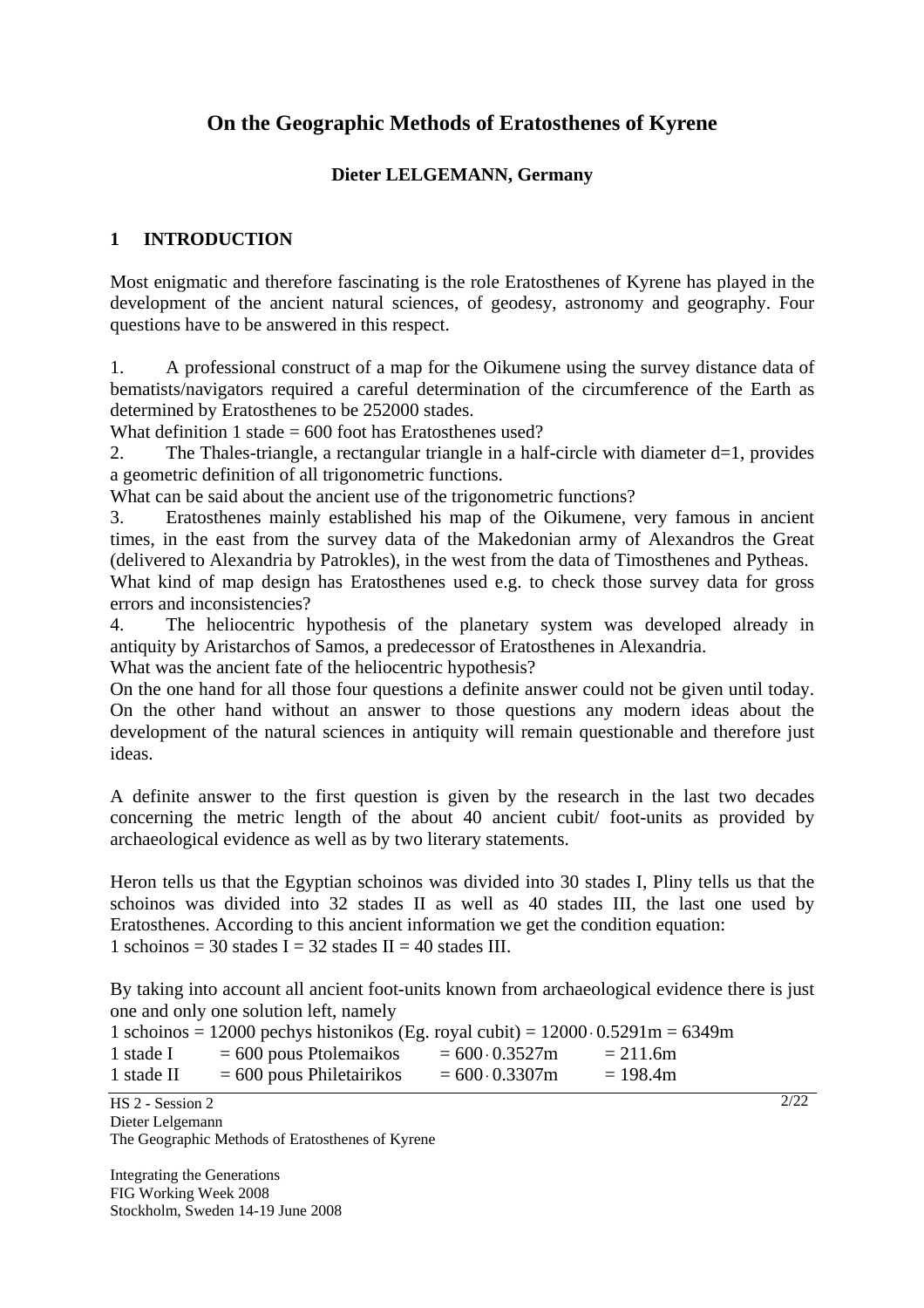1 stade III = 600 Gudea foot =  $600 \cdot 0.26455m = 158.73m$ According to this condition equation no question is left anymore what kind of stade definition Eratosthenes has used to provide the circumference of the Earth = 252000 stade Eratosthenes = 40000km

and consequently the

diameter of the Earth =  $252000/\pi$  = 80200 stade Eratosthenes = 12730km.

How could Erathostenes achieve such an excellent result? About the method used by his predecessor to determine the circumference of the Earth provides Ptolemy the necessary information in book I.5 of the Geographike Hyphegesis (Knobloch et. al. 2003).

Astronomical methods were required in antiquity as well as in our time for **time determination, navigation and geography**; all three subjects are of high practical importance for military and governmental purposes, today as well as in the ancient empires.

Indeed, at the life time of Eratosthenes a new calendar was introduced in Egypt; by introducing a leap-day every four years the length of the year was fixed to 365.25 days. Later on Julius Caesar took over this calendaric concept for the Roman empire.

The use of astronomic methods for navigation and geography is closely connected to the questions 2 and 3. In the sequel an attempt is made to provide an answer to those questions taking into account the very sparse literary information about those subjects with due care.

Last but not least a reader amazed about the high accuracy Eratosthenes had already obtained for his estimation of the circumference of the Earth should be much more amazed about the accuracy of his estimation of the "Astronomical Unit", that is the distance between the Earth and the sun. According to a careful investigation of the literary information handed down to us (Kleineberg 2008) it was the value

1 AU = 804 000 000 stade = 10 050 Earth diameter = 128 million km ~ 150 million km. And, taking into account the angular diameter of the sun as observed e.g. by Archimedes of Syracuse, he got in addition

diameter of the sun  $= 4000000$  stade  $= 100$  diameter of the Earth.

Could it be that the huge sun rotates once a day around the tiny Earth? Hard to belive. According to his careful estimation of the "Astronomical Unit" Eratosthenes may have been called "Beta" in Alexandria, the second adherent of the heliocentric hypothesis of Aristarchos of Samos. The ancient fate of the heliocentric hypothesis is certainly a question requiring further research; an answer will be given in another paper.

A last remark may be opportune. The modern literature is full of funny ideas about the state of the natural sciences in antiquity. Those funny ideas can only come up if somebody does not study very carefully the ancient methods to get precise measurement data as well as the ancient mathematical methods to use those measurement data for the problems of the natural sciences.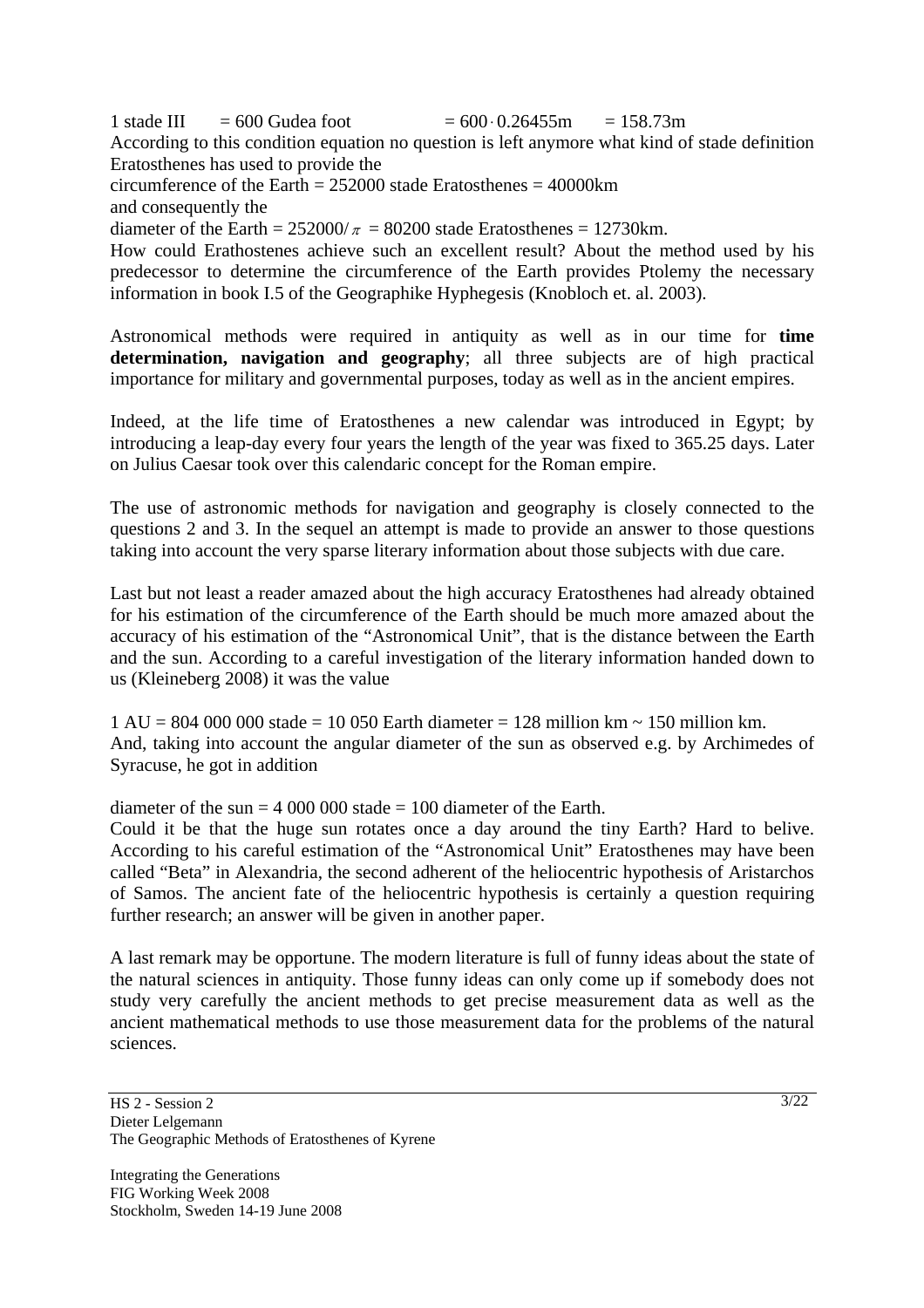#### **2 GONIOMETRY AND TRIGONOMETRIC FUNCTIONS IN ANTIQUITY**

As all ancient authors agree upon Greek mathematics started with Thales of Milet  $(-625 - 547)$  bc) and his younger colleague Anaximander. It have indeed been very practical problems both scientists were interested in and which required the development of new mathematical methods obviously unknown in Egypt and Babylonia.

"Surveys through the air" were introduced by them, requiring the **definition of directions** and the **measurement of angles** to determine e.g.

- − the length of the seasons,
- − the height of the pyramids and obelisks,
- − the distance of an island or a ship far off-shore in the sea etc.

In the last case striking must have been for both that a ship/ island very far away in the sea could only be seen if those measurements were performed at a hill instead at the shore. Since this takes place in all directions just one reasonable answer was left: the ocean surface must form a sphere.

Indeed, according to old reports noted down by Diogenes Laertios (2./ 3. cent. AD) Anaximander has talked about a spherical Earth in the middle of the universe and not about a cylindrical one as some have believed.

According to Eratosthenes Anaximander was the first one who had established a map of the Oikumene. If he has mapped for this purpose in a first step the meridians on a cylinder and then the cylinder into a plane the strange idea could easily have been arised that he considered the Earth to be a cylindrical body as other reports tell us.

In any case, as we know again from Eratosthenes, Eudoxos of Knidos  $(-408 - 355)$  bc) also drew a map of the Oikumene and at his time it was generally accepted that the Earth forms a sphere. The mapping of the surface of a sphere into a plane appropriate for geographic purposes was certainly one problem the Greek mathematicians have been confronted with at least since Eudoxos.

Already Anaximander used a scientific sunclock, a so-called Horologion or Skiotherikos Gnomon/ Skiotheron (shadow intercepting gnomon; see Lelgemann et. al. 2005) to observe e.g. the length of the seasons as well as the true local solar time, called very early by the Greeks "horai isemerinai".

Introducing directions and angles for measurement purposes one needs reference directions as well as angular units. Regarding the first task the Greeks aligned the horizontal circle to the south direction of the meridian; for geodetic purposes the main problem was then how to realise the meridian direction in situ in the field.

Furthermore, they divided the horizontal circle into  $2.6 = 12$  parts; any of those 12 main horizontal directions got the name of a wind.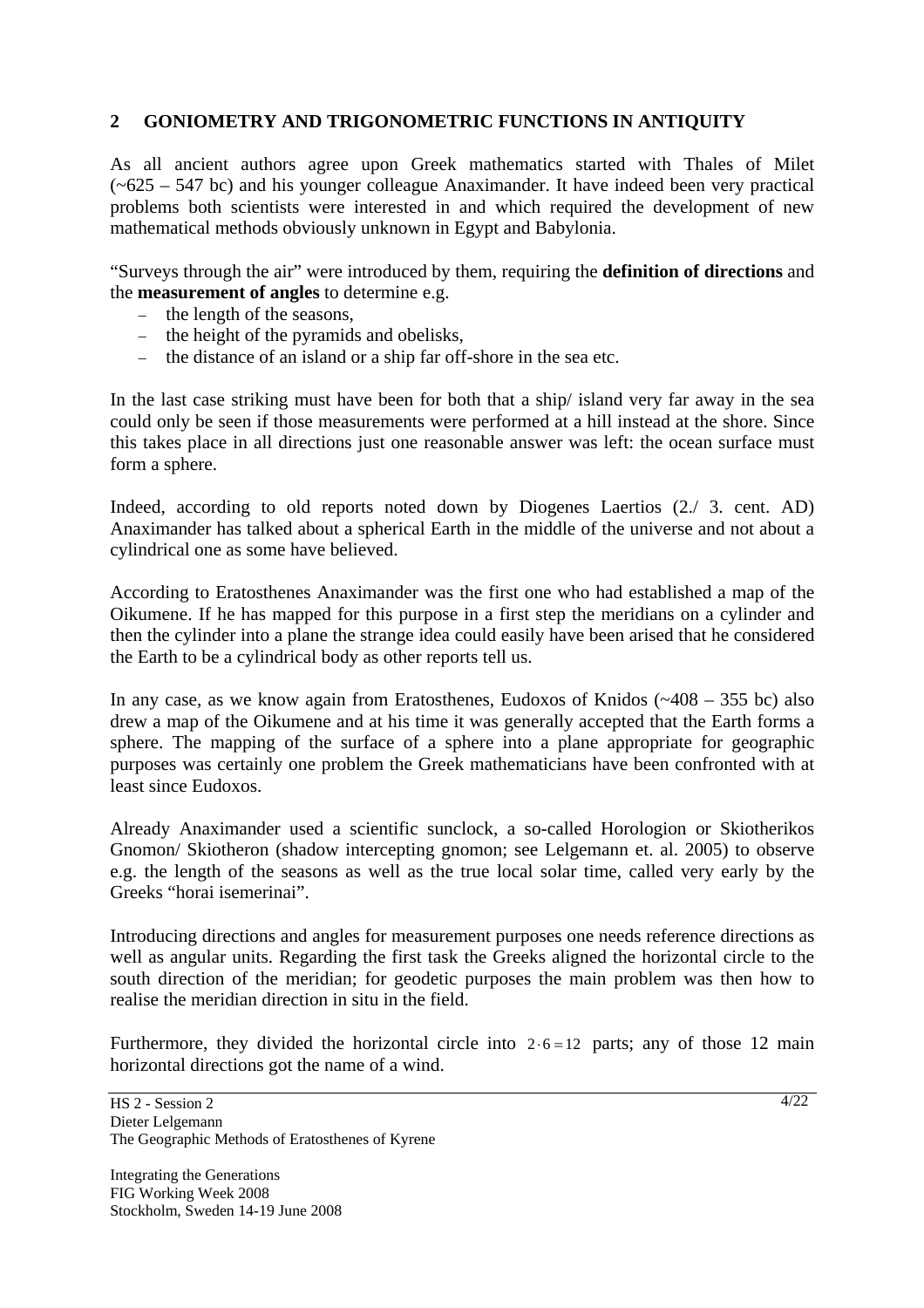Starting from the basic unit  $\alpha = 360^{\circ}/12 = 30^{\circ} =$ zodiacal signs bisection leads to  $\alpha = 15^{\circ} = \beta \alpha \theta \mu o \iota$  (steps) or  $\epsilon \chi \tau \eta \mu o \rho \iota o \iota$  (sixths (of 90°))  $\alpha = 7 \frac{1}{2}$ <sup>o</sup> =  $\mu \varepsilon \rho o \iota$  (parts)

Trisecting the last unit one gets the ancient "angular cubit" to 30 daktylos, still used (beside the degree unit) by Hipparch to describe geographical latitudes in the northern part of the Black Sea (Jones 1949, p.283):

 $\alpha = 2 \frac{1}{2} \degree = 1 \text{ cubic} = 30 \text{ dakty} \text{los}$ 

 $\alpha = 5' = 1$ *daktylos* (finger width).



**Fig 1:** A so-called shadow-square (Horologion)

How can it be explained that the Greeks used the same name for length - as well as for angular - units? Was it because of their measurement technique to get angles?

Of course, a very precise division of an actual solid circle for measurement purposes is not easy and required e.g. trisection of an angle; much easier is a precise division of a solid ruler. Both can be used to measure angles (see fig. 1), but the ruler (in form of a gnomon as defined by Aristoteles) only by an application of trigonometric functions, namely the tangens function.

On the other hand all trigonometric functions are graphically defined very simply by a Thalestriangle (see fig. 2).

With a few exceptions  $(\sin 0^\circ = \cos 90^\circ = \tan 0^\circ = \cot 90^\circ = 0$ ,  $\cos 0^\circ = \sin 90^\circ = \tan 45^\circ = \cot 45^\circ = 1$ ,  $\sin 30^\circ = \cos 60^\circ = 1/2$  all trigonometric functions are irrational numbers. The Greek did not consider irrational numbers as numbers at all; just integer and rational numbers have been used by them in arithmetics.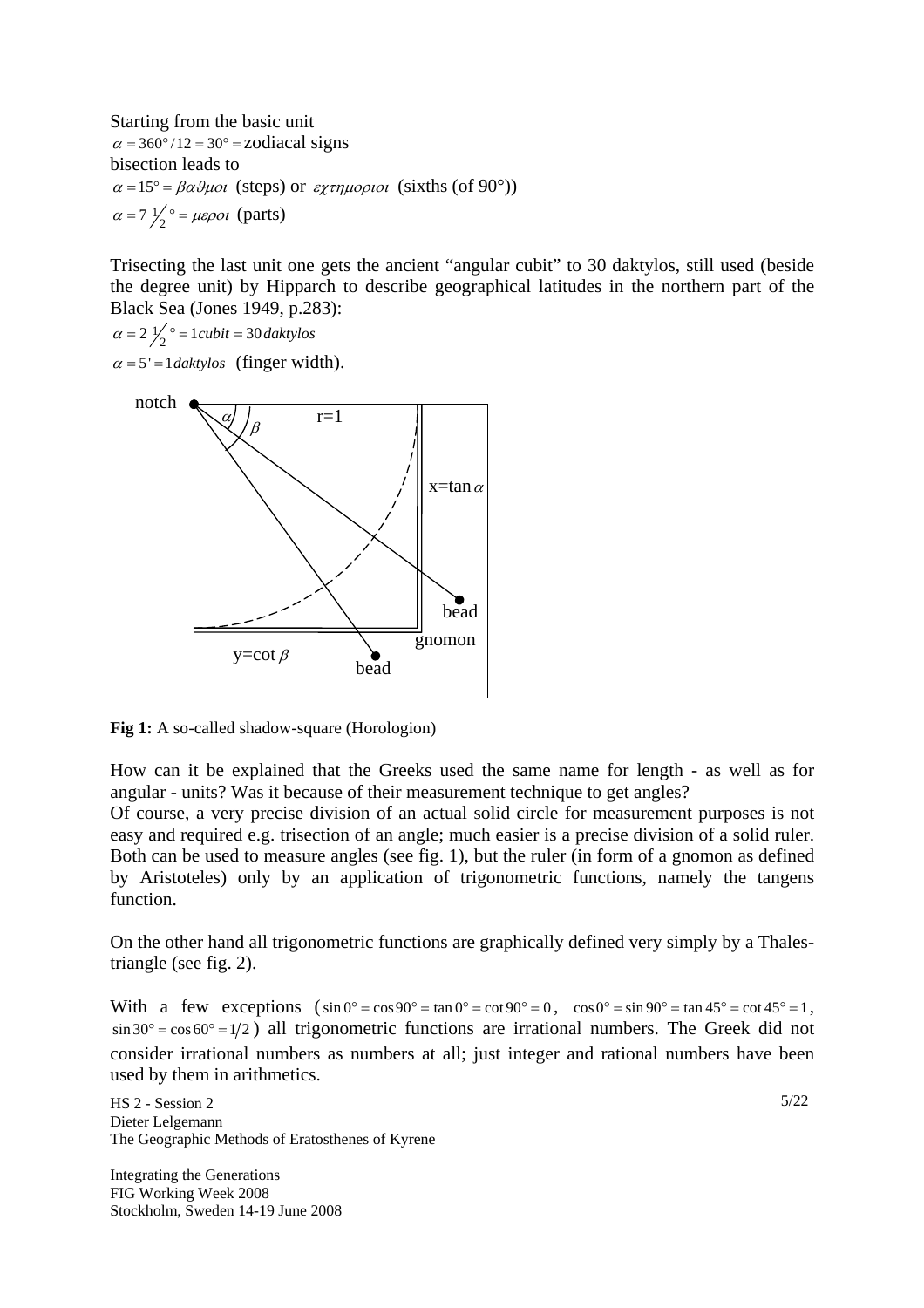Irrational numbers have probably been treated in books about logistic as well as interpolation methods between a series of data. There have been ancient books about logistic, but unfortunately none has been handed down to us.

Natural scientists such as Archimedes of Syracuse confined irrational numbers like  $\pi$  or the angular diameter of the sun  $\delta$  by two limits defined by rational numbers, e.g.

$$
3.14085 \sim 3^{10} / \frac{7}{71} < \pi < 3^{10} / \frac{7}{70} \sim 3.14286
$$

$$
27' = \frac{90^{\circ}}{200} < \delta < \frac{90^{\circ}}{164} \sim 33'
$$

The loss of ancient books about logistic seem to be the reason why our knowledge obtained from the ancient literature about the use of trigonometric functions by the Greeks, very important for the natural sciences such as geography, is extremely sparse and an open question until today.



**Fig 2:** Thales-triangle and the trigonometric functions

Of course, all basic relations between trigonometric functions can immediately be recognised at the Thales-triangle, for example

 $\tan \alpha : 1 = \sin \alpha : \cos \alpha,$  $\cot \alpha$  :  $1 = \cos \alpha$  :  $\sin \alpha$ ,  $\tan \alpha \cdot \cot \alpha = 1$ ,  $\alpha$  + cos<sup>2</sup>  $\alpha$  =

Moreover, one can immediately set up the important double proportion (see fig. 2)

HS 2 - Session 2 Dieter Lelgemann The Geographic Methods of Eratosthenes of Kyrene

Integrating the Generations FIG Working Week 2008 Stockholm, Sweden 14-19 June 2008  $6/22$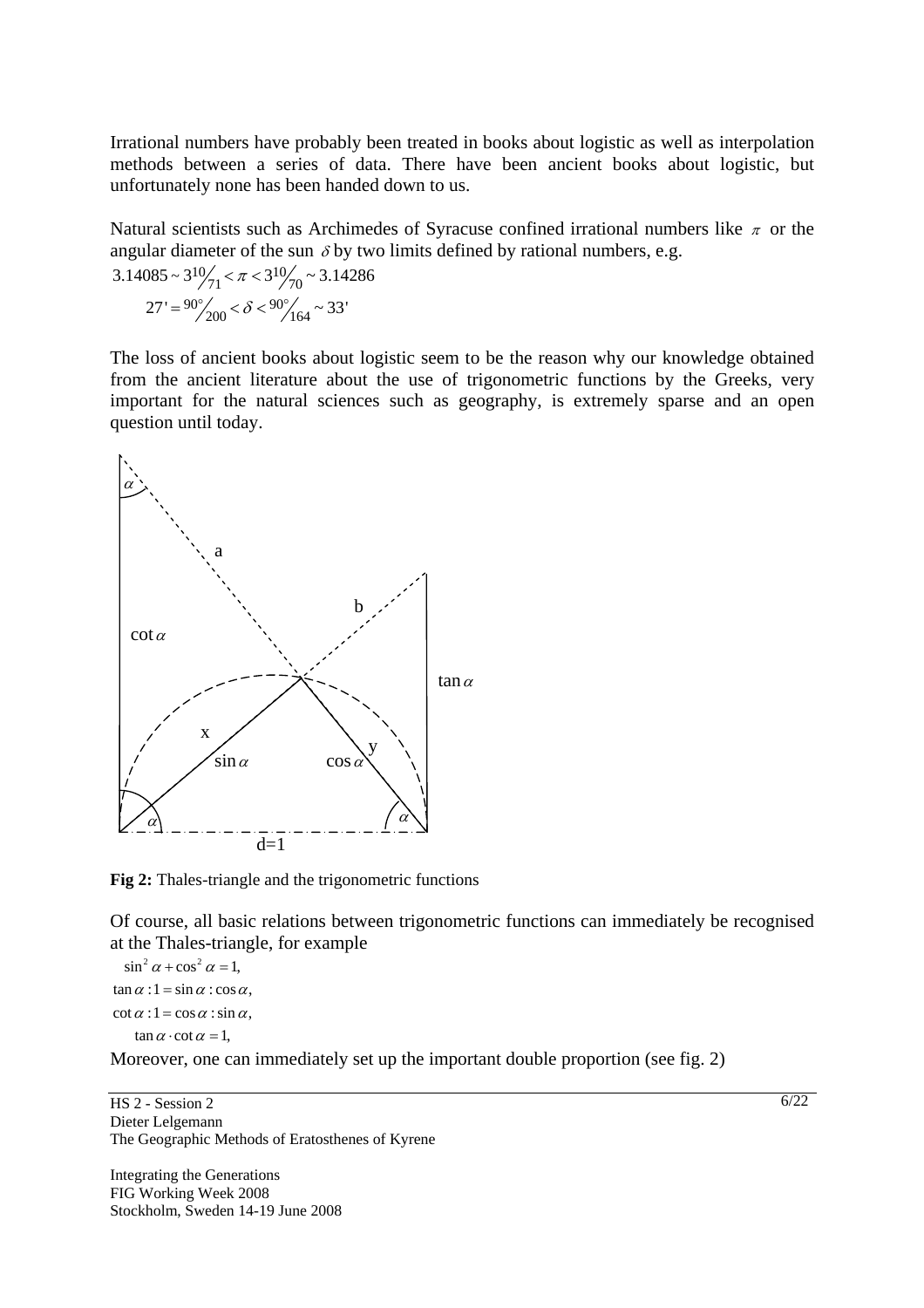$$
\frac{a}{x} = \frac{x}{y} = \frac{y}{b} = \frac{\cos \alpha}{\sin \alpha} = \cot \alpha.
$$

According to Eratosthenes it was Hippokrates of Chios, a contemporary of Platon (429 – 348 bc), who has found out that a solution for this double proportion must be sought in order to double the volume of a cube  $a^2 = 2b^3$ . One of the many ancient solutions for this problem, attributed to Platon, used a (mobile) construct as shown by fig. 2.

A main step in goniometry was the invention of an ingenious curve by the sophist Hippias of Elis, a contemporary of Sokrates, later on called "quadratix". Using Cartesian coordinates this curve can be described by

 $x = (1 - \alpha^{\circ}/90^{\circ})a$   $y = x \tan \alpha$ .



Fig 3: The "quadratix" of Hipparch of Elis: a graphic table for the tangens-function For  $\alpha = 90^\circ$  one gets x=0 and  $\lim_{a \to 0} \frac{y}{a} = 0 \cdot \tan \alpha = 0 \cdot \infty = \frac{2}{\pi}$ ; this limit could therefore be used for the quadrature of a circle as the Geeks have already recognised.

Bisecting the three zodiacal signs  $(3.30^{\circ} = 90^{\circ})$  several times the "quadratix" can be established easily by a geometric construction (see fig. 3)

| $a=7,5$ | $\alpha$                  | 150<br>⊥⊃ | $30^\circ$ | $45^{\circ}$    | $60^{\circ}$ | 750<br>$\overline{\phantom{a}}$ | $90^\circ$        |
|---------|---------------------------|-----------|------------|-----------------|--------------|---------------------------------|-------------------|
|         | $\mathbf{v}$<br>$\Lambda$ | 6         |            | $3 \frac{3}{4}$ | 21/2         | 1/4                             |                   |
|         | $\mathbf{V}$              | 1.67      | 2.89       | $3 \frac{3}{4}$ | 4.33         | 4.67                            | $a(2/\pi) = 4.77$ |

Table 1: Cartesian coordinates of the "quadratix"

HS 2 - Session 2 Dieter Lelgemann The Geographic Methods of Eratosthenes of Kyrene

Integrating the Generations FIG Working Week 2008 Stockholm, Sweden 14-19 June 2008 7/22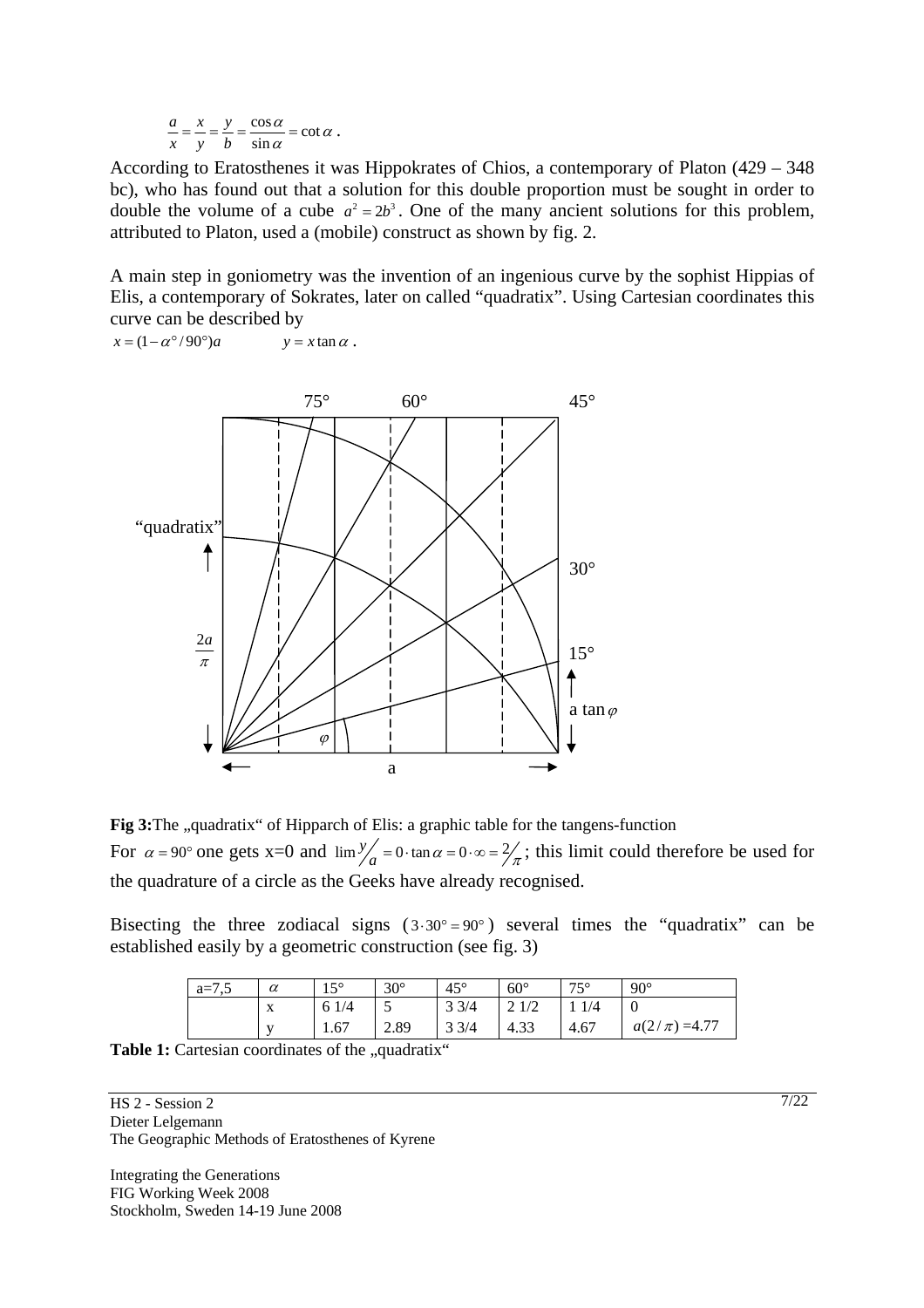Having constructed the curve one can proceed as follows. Given an angle  $\alpha$ , one computes first x, takes y from the curve and gets  $\tan \alpha = (x / y)$ . Given  $\tan \alpha$ , one takes y from the curve, computes x from *y*/tan $\alpha$  and gets  $\alpha$  from  $\alpha = 90(1 - (x/\alpha))$ . With other words the "quadratix" represents a geometric construct for a table of tangens-functions.

At the time of Archimedes and Aristarchos, trigonometric functions such as  $\sin \alpha$  and  $tan \alpha$  have been a well-known concept for the Greeks. For example, both scientists used without any explaining comment for the reader the inequality (see Neugebauer 1975, p.772)

 $\frac{\sin \alpha}{\sin \beta} < \frac{\alpha}{\beta} < \frac{\tan \alpha}{\tan \beta}, \quad \alpha < \beta$ where  $\alpha$  and  $\beta$  are given in radian:  $\alpha_r = \alpha^\circ (\pi/180^\circ)$ .

Goniometry was certainly advanced further by Archimedes (see appendix). Biruni has preserved a "Lemma of Archimedes" (see Neugebauer 1975, p.776), extremely useful to derive geometrically goniometric formulas  $\sin(\alpha + \beta) = \sin \alpha \cos \beta + \cos \alpha \sin \beta$  $\sin(\alpha - \beta) = \sin \alpha \cos \beta - \cos \alpha \sin \beta$ 

Moreover, Archimedes derived also the goniometric relation  $\sin^2(\alpha/2) = (1 - \cos x) / 2$ .

Eudoxos (as probably Anaximander before him) was confronted with the problem how to design a map of the Oikumene. As Strabon and later on Ptolemy have told us the most obvious solution for this problem was the construction of a concrete sphere (of a diameter d=6 cubit~3m; scale  $\alpha$  =1:4 million) and draw the map on this sphere, using meridians and parallel circles as reference grid.

The distance measurements of the bematists/ navigators had to be separated then into two components: a north-south component called by the Roman "cardo" and an east-west component called by the Romans "decumanus".

Of course, using the distance data of the bematists/ navigators to construct such a map on the sphere one needs an estimation of the circumference of the Earth. The "mathematicians" at the time of Eudoxos had determined already the circumference of the Earth to be 400000 stade. Unfortunately, there is no information about the definition of the stade those mathematicians have used.

At least already Eudoxos of Knidos (if not Anaximander before him) must have recognised that the "decumanus"  $p(\phi)$  between two meridians depends on the latitude  $\phi$  according to

 $p(\phi) = \Delta \Lambda \cos \phi$ .

If  $d(\phi)$  is measured and  $\phi$  is given one gets easily the longitude difference  $\Delta\Lambda$  from  $\Delta \Lambda = p(\phi) / \cos \phi$ .

Indeed, we know from Ptolemy that the cosine-function has already been used by older geographers. At the end of the "Geographike Hyphegesis", book I.20 he just remarks without any further comment: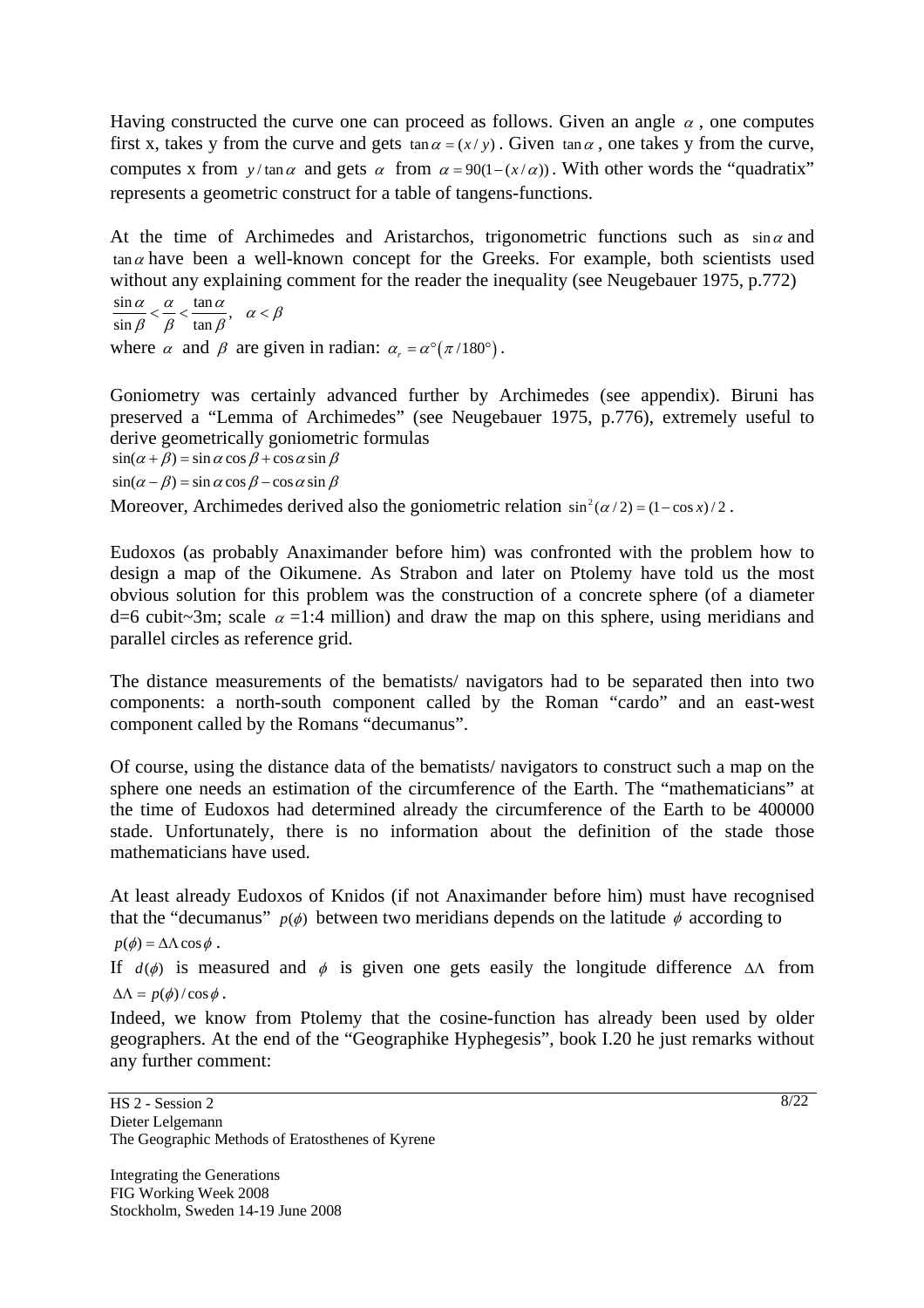*For in such units as the equator is 115* 

- − *the parallel 36° from the equator and drawn to Rhodes is 93* [~115cos36°=93.04]
- − *and the parallel 63° and drawn through Thule is 52* [~115cos63°=52.21]

Why have the older geographers used the mysterious factor 115? There are two explanations. Later on in astronomy Hipparch used a table of half-chords – in India those tables were called "kadarka" – or sine values multiplied by the factor  $3438' = 57.3^{\circ} \approx 180^{\circ}/\pi$ . Was 115 just an approximation of 360/ $\pi$  = 114.6 and the equator measured in units of  $\pi$  = 31/7?

On the other hand the number 115 is the basic parameter for an ingenious kind of equidistant mapping design of the northern half- sphere, extremely expedient if distance data are used to establish a map for the Oikumene.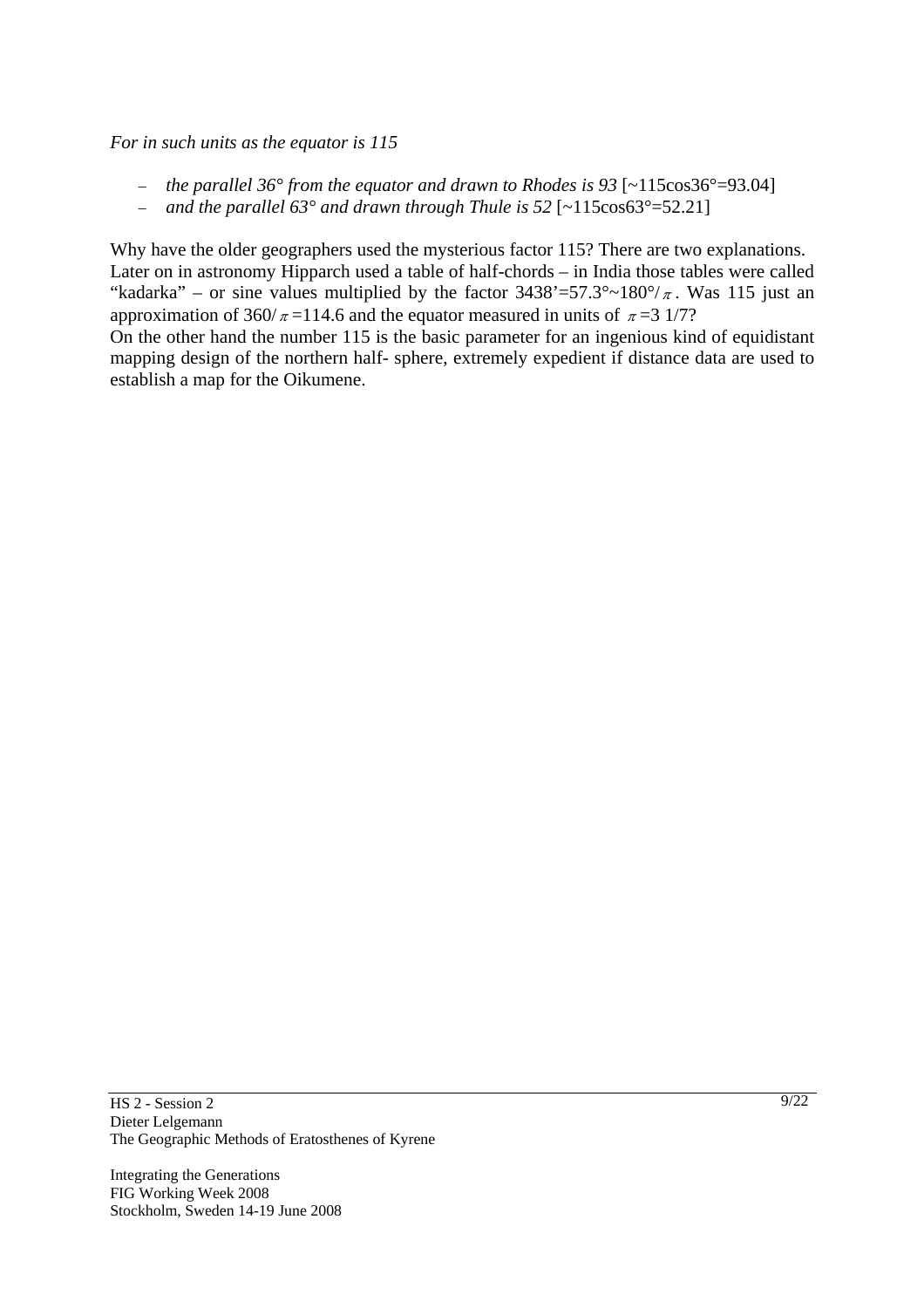# **3 ON THE DESIGN OF GEOGRAPHIC MAPS IN ANTIQUITY**

Nearly nothing is known about this subject from literature with one exception: the Geographike Hyphegesis of Claudius Ptolemy.

Strabon emphasised the use of a concrete globe for a map of the Oikumene using as a reference grid meridians and parallel circles. For a planar map both should be drawn rectangular to each other, but he mentioned also the possibility to tilt the meridians.

Indeed, the only professional report about possibilities for a geographic map design is the report given by Ptolemy (see Berggren and Jones 2000). Since his report is somewhat confusing (having therefore led to funny modern interpretations) the information given in this section should be considered as comments from a modern expert for geographic map design. Ptolemy remarks (similar as Strabon):

*This undertaking* [to drew a map of the Oikumene] *can take two forms.* 

- − *The first sets out the Oikumene on a part of a spherical surface*
- − *and the second on a plane.*

*Each of the two approaches is characterised in the following way.* 

*Making the map on the globe one gets directly the likeness of the earth's shape, and it does not call for any additional device to achieve this effect; but it does not conveniently allow a size capable of containing most of the things that have to be inscribed on it.* 

*Drawing the map on a plane eliminates these* [difficulties] *completely; but it does require some* [special] *method to achieve a resemblance to a picture of a globe such, that on the flattened surface, too, the intervals* [cardo/ decumanus] *established on it will be in as good proportion as possible to the true* [ones].

With other words, an **equidistant** design for the planar map is required. Let us see how Ptolemy did achieve this in section 24: *Method of making a map of the Oikumene in the plane in proper proportionality with its configuration on the globe.* 

The basic concept of the mapping design (it is **not** a projection onto a cone such as the stereographic projection onto a tangential plane) described in the Geographike Hyphegesis can easily be grasped from fig. 4.

One draws the parallels as circles around a point A and straight lines through A such that the circular distance for ΔΛ at the equator circle have the same scale as the distance for ΔΦ at the central meridian. The distance R of the point A from the equator can be arbitrarily chosen.

We may choose R according to the condition that at the parallel through Thule at  $\Phi_{\tau} = 63^{\circ}$  the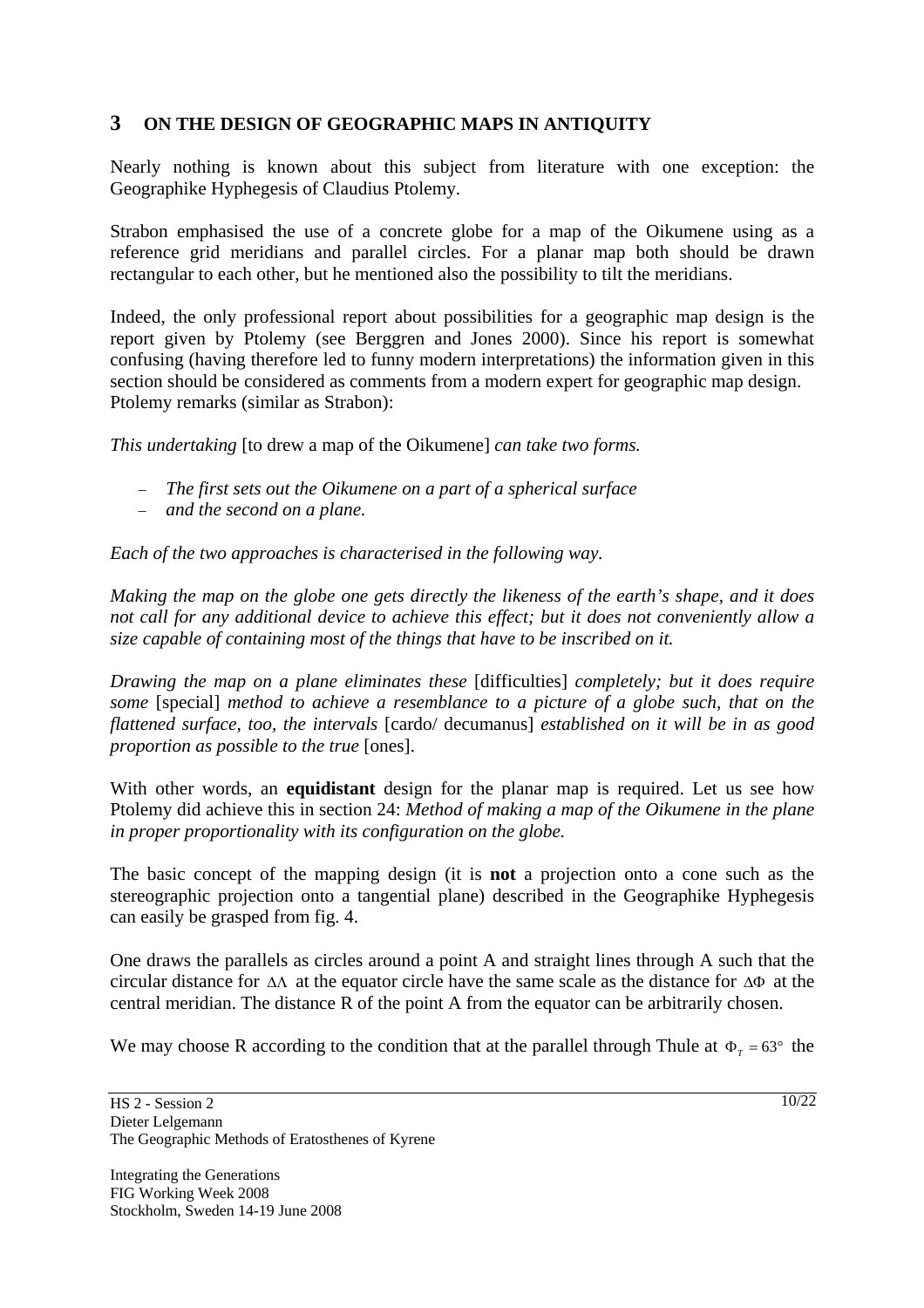scale is preserved, too. Since we have  $p_s = \Delta \Lambda \cos \Phi$  at the sphere and  $p_p = \Delta \Lambda (1 - \Phi / R)$  at the plane we get for R as a condition equation  $\cos \Phi_T = 1 - \Phi_T / R$  or

$$
R = \Phi_{_T} / (1 - \cos \Phi_{_T})
$$
 .

For a few values of  $\Phi_{\tau}$  the corresponding distances R are given in table 2.

| . . | $\overline{\phantom{a}}$ | _  | -   |     |
|-----|--------------------------|----|-----|-----|
|     | Φ<br>rrees               | 63 | - - | - - |
|     |                          |    |     |     |

**Table 2: R** for various degrees of  $\Phi$ <sup>r</sup>





Regarding the meridians at the remaining latitudes  $\Phi$  one gets as differences  $\delta p$  between  $p_s = \Delta \Lambda \cos \Phi$  at the sphere and  $p_p = \Delta \Lambda (1 - \Phi / R)$  at the plane

$$
\delta p = p_s - p_p = \Delta\Lambda(\cos\Phi - (1 - \Phi/R)) = \Delta\Lambda(\cos\Phi + \Phi/R - 1) = (\Delta\Lambda/115)(115\cos\Phi - (115 - \Phi))
$$

For  $\Delta\Lambda$  =60° the correction terms  $\delta p$  are listed in table 3. Using those reduction terms the meridian curve (solid line) can easily be drawn as done in fig. 4 for the meridian  $\Delta\Lambda = 60^{\circ}$  as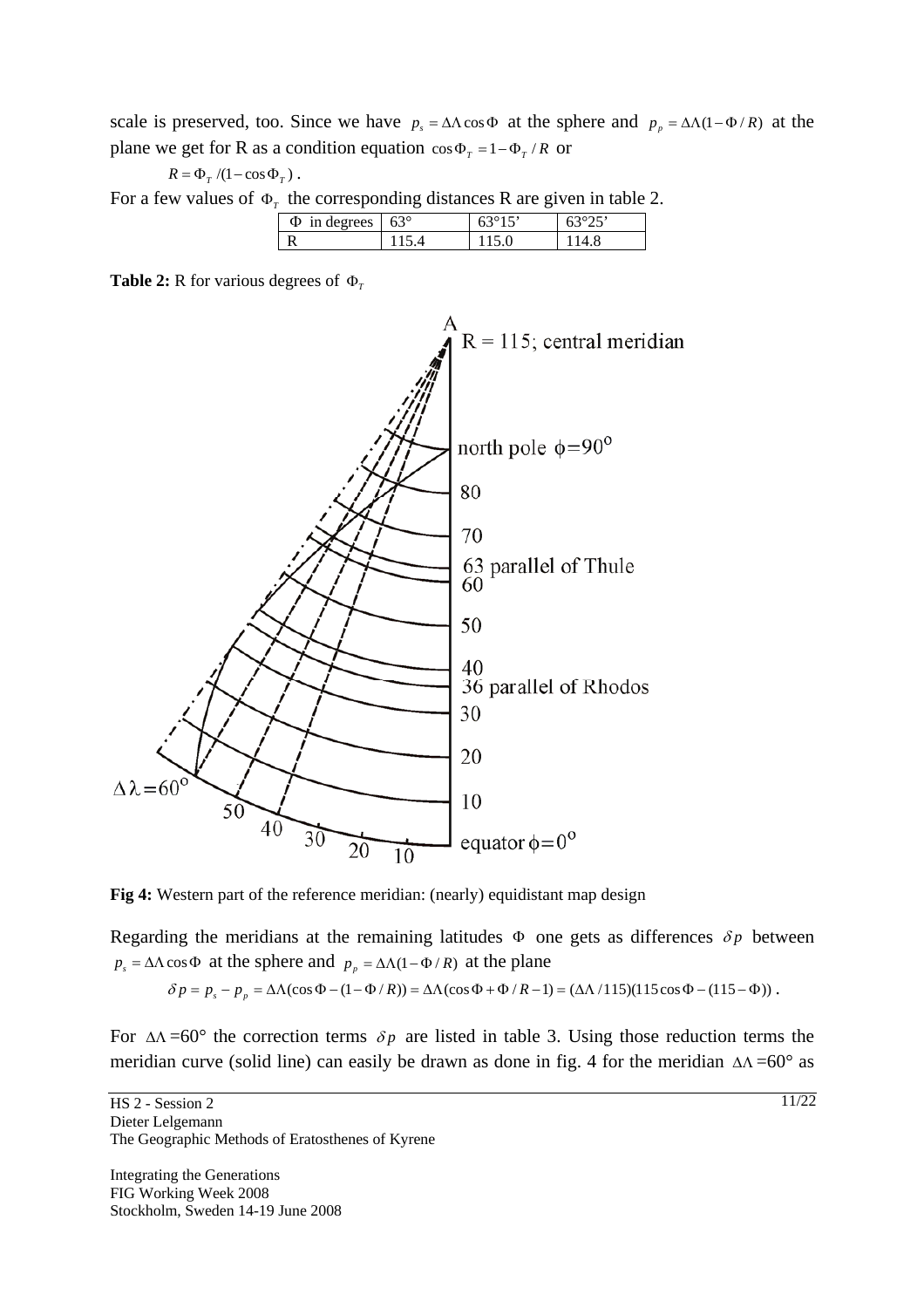an example.

| Ф          |     | 10  | 20           | 30       | 31.5 | 40       | 50  | 60  | 63  | 70     | 80     | 90      |
|------------|-----|-----|--------------|----------|------|----------|-----|-----|-----|--------|--------|---------|
| $\delta p$ | - 0 | 4.3 | 6.8          | 7.6      | 7.6  | 6.8      | 4.7 | 1.3 | 0.1 | $-3.0$ | $-7.8$ | $-13.0$ |
|            |     |     | $\mathbf{r}$ | $\sim$ 1 | .    | $\cdots$ |     |     |     |        |        |         |

**Table 3:** Correction terms  $\delta p$  for the meridian  $\Delta \Lambda = 60^{\circ}$ 

Of course, an exact equidistant mapping of the sphere into the plane is impossible. But in the ancient map design equidistancy is preserved

- − along all parallel circles (decumanus)
- − and along the straight lines forming the reference for the curved meridian lines (cardo).

Indeed, this is the most expedient kind of mapping design if precise bematists/ navigator-data should be checked for gross-errors and inconsistencies.

The mapping design as described so far is usually called in modern times "Ptolemy's second projection".

In contrast to what Ptolemy says at the end of his description it is of course possible to draw the map using just a revolving ruler and a circle for the equator. If for a location Φ and ΔΛ to the reference meridian are given one simply has to direct the ruler to a point  $\Delta\Lambda + \delta p$  at the equator circle. Did Ptolemy have grasped this? Hard to believe.

Ptolemy introduced also a "first projection", trying to avoid curved meridians. In book I.21 he had stated before:

*For this reason it would be well to keep the lines representing the meridians straight, but those that represent the parallels as circular segments about one and the same centre, from which one will have to draw the meridian lines.* 

*Since it is impossible to preserve for all the parallels their proportionality on the sphere, it would be adequate* 

- − *to keep this for the parallel through Thule and the equator*
- − *and to devise the parallel that is to be drawn through Rhodes in proportion to the meridian as Marinos does, that is in the approximate ratio of similar arc of 5:4*   $[-1.2 \sim 1/\cos 36^\circ]$

Obviously guided by a similar proceeding of Marinos Ptolemy simply fixed the straight lines for the longitudes at the parallel-circle of Rhodes instead at the equator (as shown in the figure by the line  $-\cdots$ . Did he really understand that he changed then at the same time the scale at the parallel of Thule and at the equator by  $n = cos 36^\circ/(1-36/115) = 1.2$ ? Again hard to believe according to what he wrote in I.21.

The modern assumption that Ptolemy has invented in particular the second map design is just

 $12/22$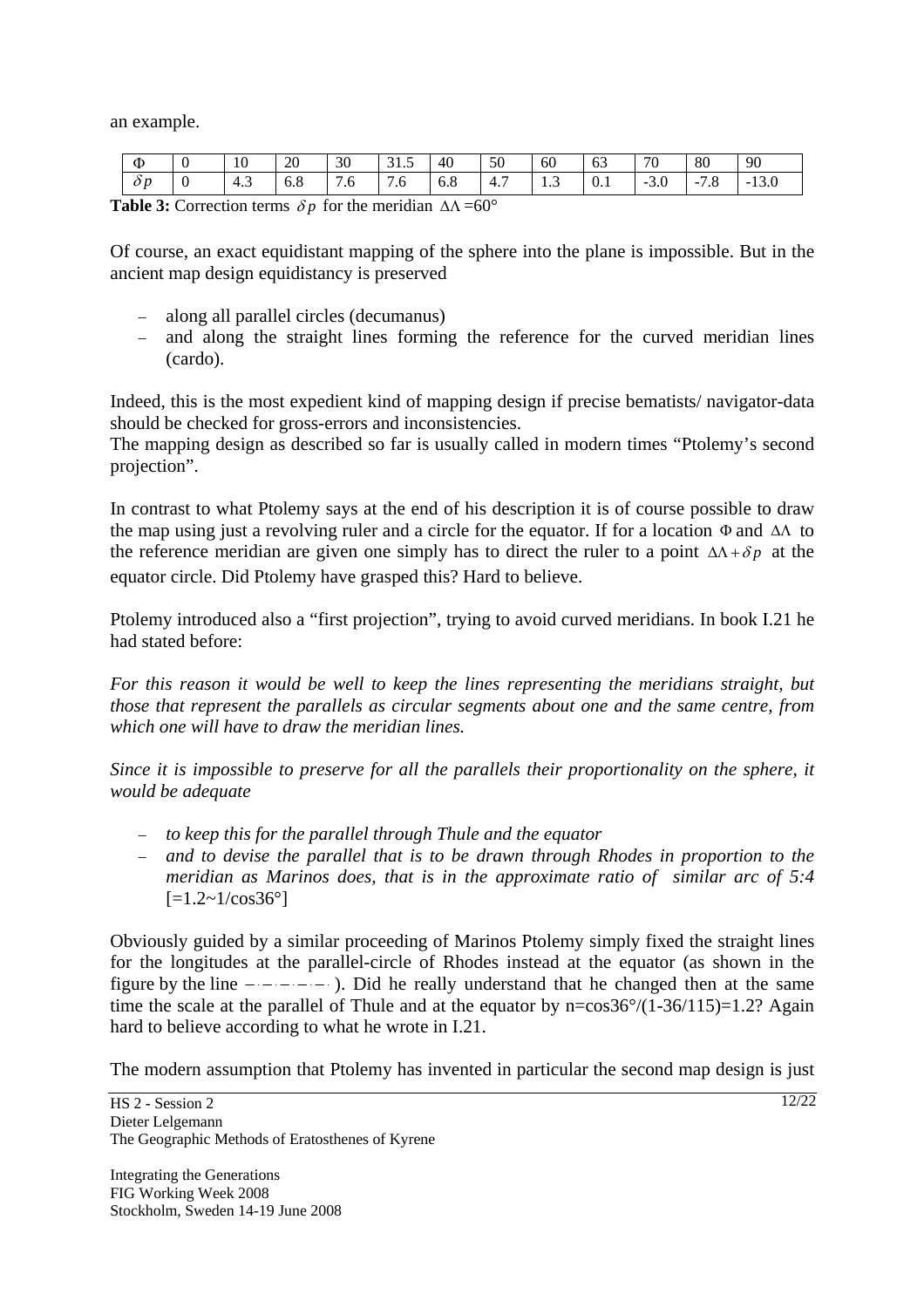a modern idea; there is not any information to support it. It must have been indeed a very qualified mathematician, such as Eudoxos or Eratosthenes, who has invented such an ingenious mapping design and Ptolemy may have found a description of it in the library of Alexandria. His own description of this simple and ingenious method, nevertheless, can only be judged as fussy from an expert point of view. Indeed, it may even support the assumption that Ptolemy never has drawn a geographic map at all (see Berggren and Jones 2000, p.46, for a further discussion about this question).

# **4 SOME REMARKS ABOUT ERATOSTHENES' MAP OF THE OIKUMENE**

Very famous in ancient times was the map of Eratosthenes for the Oikumene. Since Ptolemy does not say anything about the work of his famous predecessor in Alexandria (he does not even mention his name in the Geographike Hyphegesis) our only source of information about this work is Strabo. In order to reconstruct at least the main features of the map of Eratosthenes one faces several difficulties.

a) As becomes obvious from their critical comments about it neither Strabo nor Hipparch have ever seen the map of Eratosthenes.

b) Strabo mention that he has "corrected" specifications of Eratosthenes without to mention it in case those seemed to him obviously wrong (section 4.1).

c) The question must be answered how Eratosthenes has defined his reference meridian through the Canobic mouth of the Nil (section 4.2)

d) The question must be answered how Eratosthenes has defined the difference between two meridians (section 4.3).

# **4.1 Latitudes according to Eratosthenes**

The reader may keep in mind that the Greeks, beside the determination of the Cardo, had three methods to measure geographic latitudes by pure astronomical observations.

1. For  $\Phi < 24^{\circ}$  observation of that day when the sun was in the zenith, determining the declination=latitude from the ecliptical longitudes of the sun (Philo-method).

2. Observation of the zenith distance z of the sun with a Skiotherikos Gnomon getting  $\Phi = z + \delta$  (Pytheas method).

3. Observation of the length of the longest day at the summer solstitium (Hipparchmethod).

Whereas the first two methods may provide the latitude Φ with an accuracy of about 5'-10', the third method will provide (without certain corrections unknown to the Greeks) a value about 2° too large.

Since Strabo was obviously sure that Pytheas had placed Thule under a latitude of about  $\Phi = 90^{\circ} - 24^{\circ}50' = 66^{\circ}10'$  (modern arctic circle) it seems to be that he had "corrected" (without to mention this) Eratosthenes' latitude data north of Rhodes in order to agree with that assumption (Jones 1949, p.233). Substantiated modifications for the data at the northern limit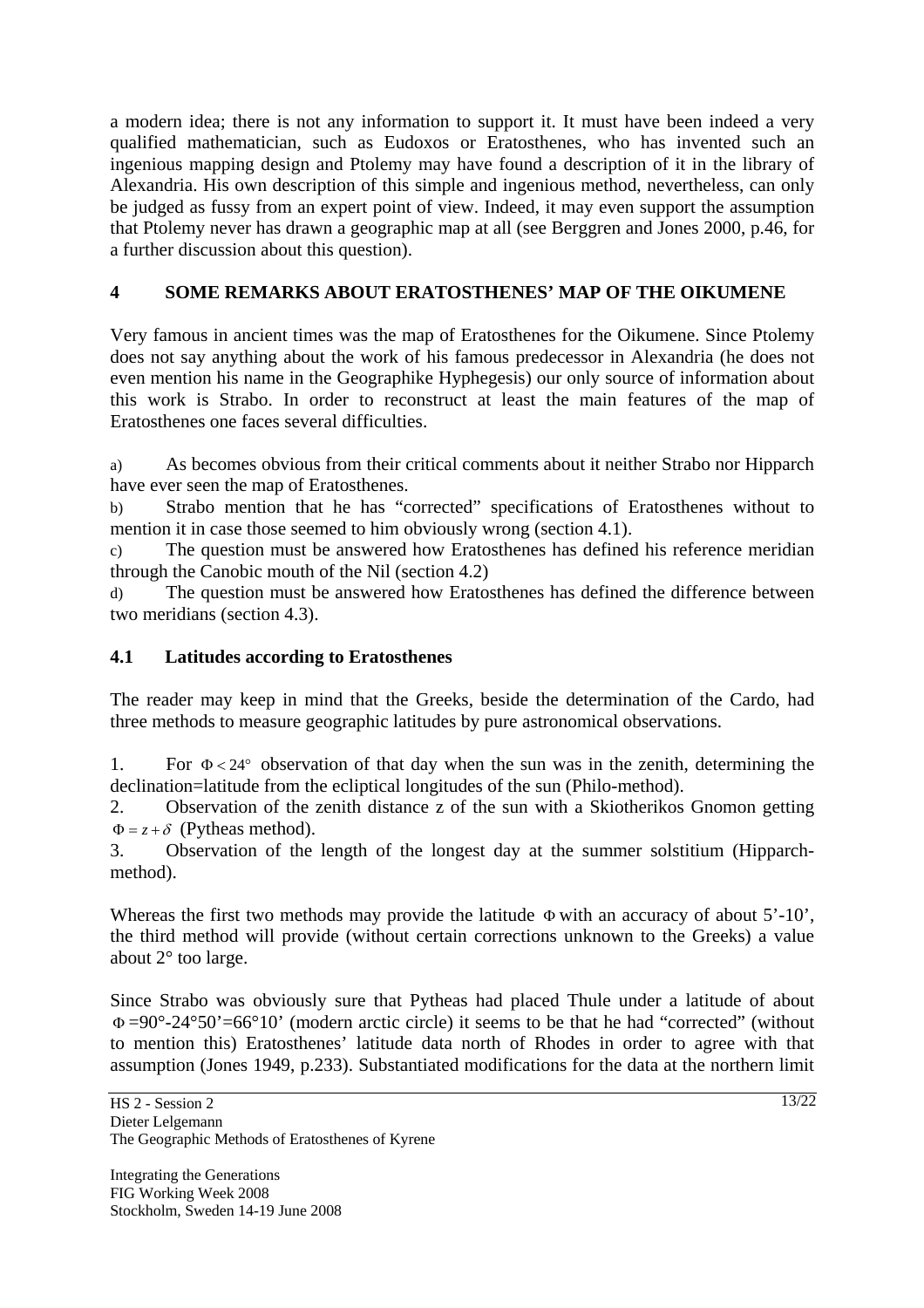of Taurus range and north of it are given therefore in table 4, too.

The modifications are based on the following information:

1. For the latitude differences between Rhodes/ Lysimachia lying at the southern/ northern border of the Taurus range the ancient value  $\Delta\Phi$  =3000 stades for the Taurus width was used.

2. For the latitude difference between Lysimachia/ Byzantium the modern value of  $\Delta\varphi = 27' = 300$  stades has been used.

3. For the latitude difference between Byzantium/ Borysthenes the ancient value ΔΦ =3800 stades provided by Hipparch was used.

4. For the latitude difference between Borysthenes/ Thule the ancient value  $\Delta \Phi = 11500$ stades provided by Eratosthenes has been used.

The latitude value  $\Phi = 63^{\circ}$  for Thule, introduced by Marinos/ Ptolemy without any further comment as northern border of the Oikumene, agrees nearly exactly with the (modified) value given by Eratosthenes for this northern most point .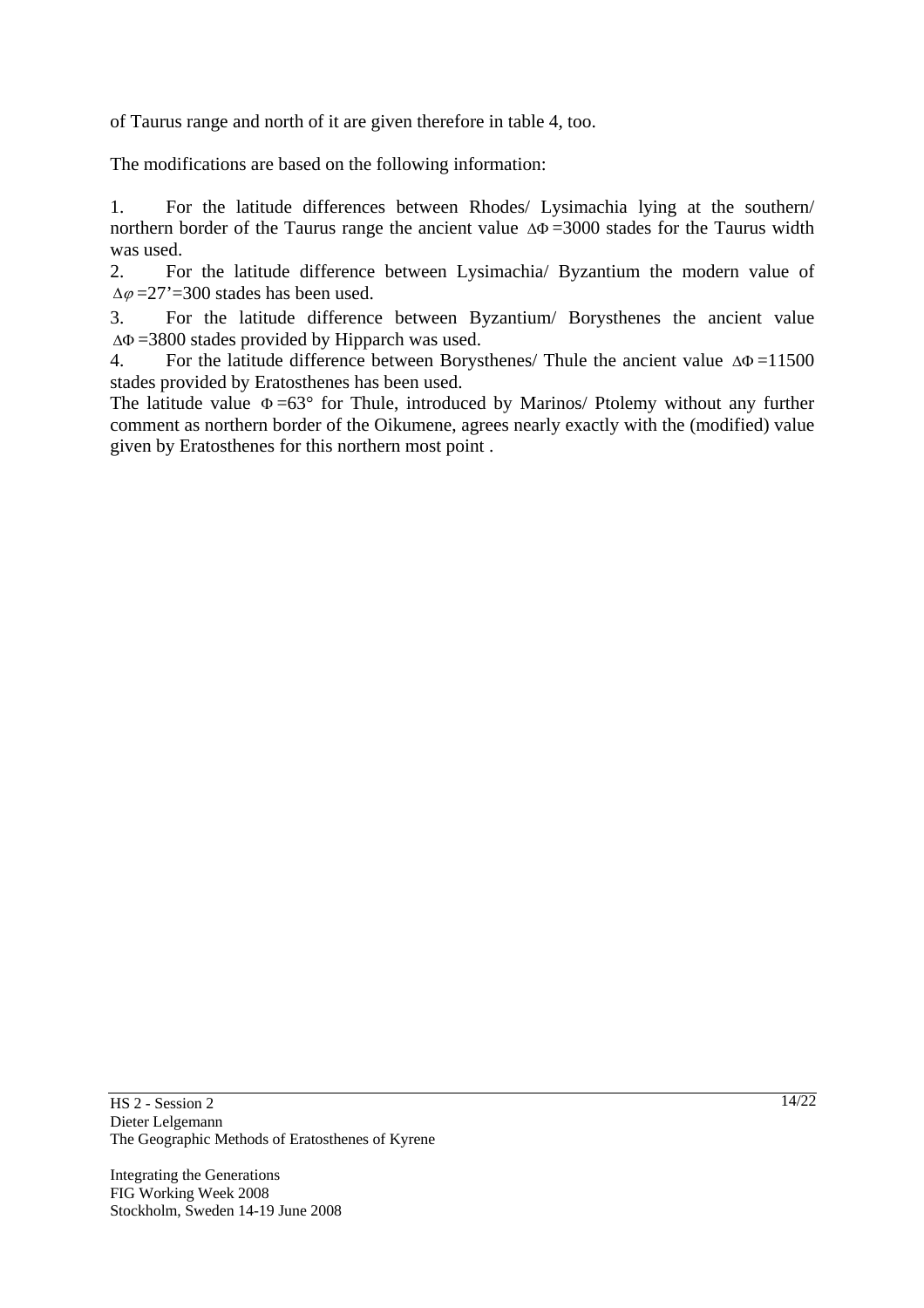| location              | modern                  | <b>Strabon</b> |                         | modification  |                  | $\delta \varphi - \Phi$ |
|-----------------------|-------------------------|----------------|-------------------------|---------------|------------------|-------------------------|
|                       | $\varphi$               | (stades)<br>Ф  | Φ                       | (stades)<br>Φ | Φ                |                         |
| Meroe/ Bagrawia       | $17^{\circ} 00'$        | 11800          | $16^{\circ} 24^{\circ}$ |               |                  | $+10'$                  |
| Syene/ Aswan          | $24^{\circ} 05^{\circ}$ | 16800          | $24^{\circ} 00'$        |               |                  | $+5'$                   |
| Alexandria            | $31^{\circ} 15^{\circ}$ | 21800          | $31^{\circ} 10^{\circ}$ |               |                  | $+5'$                   |
| Rhodes                | $36^{\circ} 25^{\circ}$ | (25550)        | $36^{\circ} 30^{\circ}$ |               |                  | $-5'$                   |
| Athens                | $38^{\circ} 00^{\circ}$ | (26800)        | $38^{\circ} 15'$        |               |                  | $-15'$                  |
| Hellespont/Lysimachia | $40^{\circ} 35'$        | 29900          | $42^{\circ} 45^{\circ}$ | 28550         | $40^{\circ} 45'$ | $-10'$                  |
| Byzantium/Istanbul    | $41^{\circ} 02^{\circ}$ |                |                         | 28850         | $41^{\circ} 13'$ | $-10'$                  |
| Borystenes/ Ochakov   | $46^{\circ} 35^{\circ}$ | 34900          | $49^{\circ} 50^{\circ}$ | 32650         | $46^{\circ} 40'$ | $-5'$                   |
| Thule/ Isl. Smola     | $63^{\circ} 25^{\circ}$ | 46400          | $66^{\circ} 15^{\circ}$ | 44150         | $63^{\circ}05'$  | $-20'$                  |

**Table 4:** Latitude data according to Eratosthenes

#### **4.2 The reference meridian by Eratosthenes**

According to Strabon Eratosthenes has chosen the meridian through the Canobic mouth of the Nil as reference meridian, running through the two Cyanean islands in the Pontus (Black Sea). Where have been those Cyanean islands? Strabo (as well as Ptolemy) located those at the outlet of the Bosporus into the Pontus, but one can not find any island there. According to Hipparch, on the other hand (Jones 1949, p.351), the Cyanean islands have been 5600 stades distant to the west from Phasis (Poti in Georgia) and there are indeed islands, namely the Kefken Adasi (s= $11^{\circ} 25'$  cos $41.5^{\circ} \cdot 700 = 6000$  stades).

Strabo reports also that this meridian runs through the Chalidonia islands near the Gelidonya Burun.

Moreover, Eratosthenes has said that the distance between the reference meridian and the meridian of Thapsakus at the Euphrat is 6300 stades. A preliminary rectification of Ptolemy's data in the Geographike Hyphegesis has shown that Thapsakus has to be identified with the modern town As Sabkhah near Nicephorium (Ar Raqqah). The longitude difference between Rashid in Egypt and As Sabkhah in Syria is indeed  $\Delta \lambda = 8^{\circ}52' = 6200$  stades Eratosthenes.

| Strabon          | Modern name        | $\varnothing$    |                  |
|------------------|--------------------|------------------|------------------|
| Canobic mouth    | At Rashid          | $31^{\circ} 25'$ | $30^{\circ} 25'$ |
| Chelidonia isl.  | At Gelidonya Burun | $36^{\circ} 14'$ | $30^{\circ} 25'$ |
| Cyanean isl.     | Kefken Adasi       | $41^{\circ} 14'$ | $30^{\circ} 15'$ |
| Phasis           | Poti               | $42^{\circ}$ 09' | $41^{\circ} 40'$ |
| <b>Thapsakus</b> | As Sabkhah         | $35^{\circ} 48'$ | $39^{\circ} 17'$ |

**Table 5:** Location at the reference meridian of Eratosthenes

#### **4.3 Longitudes according to Eratosthenes**

The reader may keep in mind that a precise determination of longitude differences by pure astronomical methods requires in situ the knowledge of the precise local solar time at the reference meridian, provided today by a chronometer. In antiquity only the measurement of the decumanus by bematists/ navigators could be used to determine longitude differences ΔΛ .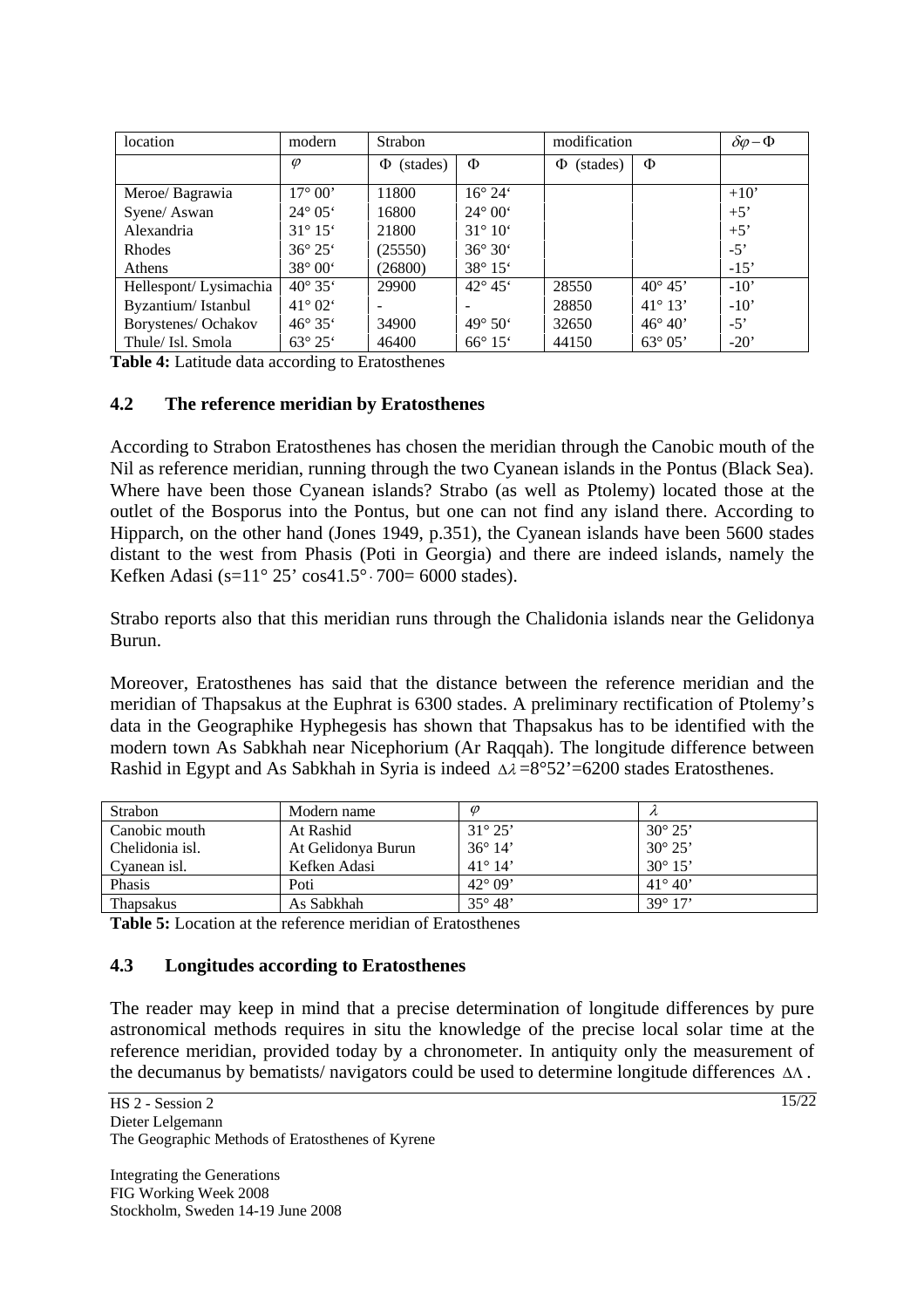Strabo complained that the longitude data provided by Eratosthenes have been completely wrong in particular for the part of the Oikumene north of the Taurus range and for the eastwest distance between the Canobus mouth of the Nile and Carthage. He as well as Hipparch have obviously not realised that the length data provided by Eratosthenes have been longitude differences measured at the equator, as can easily be seen by the comparison with modern data in table 6.

Indeed, Eratosthenes data agree very well with the longitude differences of those main locations along the southern border of the Taurus range with the exception Carthage/ Gibraltar.

But one can not exclude an explanation that Eratosthenes has provided for this special case also the parallel distance at the southern limit of the Taurus range and Strabo has reported this value. Regarding the proportion 5:4=1.2 the longitude difference will be  $\Delta\Lambda = 10000$  as used in the table.

It is remarkable how careful Eratosthenes had determined the longitude extension of the Oikumene. For an analysis of the other data provided by Eratosthenes one has to wait for a rectification of Ptolemy's data in the Geographike Hyphegesis.

| Strabo                | Modern location | $\varphi$        | $\lambda$        | $\Delta \lambda$ |       | Eratosthenes |
|-----------------------|-----------------|------------------|------------------|------------------|-------|--------------|
| of<br>the<br>Mouth    | at Mt. Daspar   | $36^{\circ} 35'$ | 73° 24'          |                  |       |              |
| Indus                 |                 |                  |                  |                  |       |              |
|                       |                 |                  |                  | $21^\circ 16'$   | 14900 | 14000        |
| Caspian gate          | Qolleh-ye<br>at | $35^\circ 56'$   | 52° 08'          |                  |       |              |
|                       | Damayand        |                  |                  |                  |       |              |
|                       |                 |                  |                  | $12^{\circ} 51'$ | 9000  | 10000        |
| Thapsakus             | As Sabkhah      | $35^\circ 48'$   | 39° 17'          |                  |       |              |
|                       |                 |                  |                  | $6^\circ 59'$    | 4900  | 5000         |
| Peluric mouth         | at Port Said    |                  | 32° 18'          |                  |       |              |
| Kanobic mouth         | at Rashiel      |                  | $30^{\circ} 25'$ | $1^{\circ} 53'$  | 1300  | 1300         |
|                       |                 |                  |                  | $20^{\circ} 09'$ | 14100 | 13500        |
| Karchedon             | Carthage        | 36° 54'          | $10^{\circ} 16'$ |                  |       |              |
|                       |                 |                  |                  | $15^{\circ} 37'$ | 10900 | (10000)      |
| $\sigma$ f<br>Pillars | at Gibraltar    | $36^{\circ} 09'$ | $-5^{\circ} 21'$ |                  |       |              |
| Herakles              |                 |                  |                  |                  |       |              |
|                       |                 |                  |                  | 3°35'            | 2500  | 3000         |
| Sacred                | at Sagres       | 37° 01'          | $-8^{\circ} 56'$ |                  |       |              |
| promontory            |                 |                  |                  |                  |       |              |

**Table 6:** Longitude data provided by Eratosthenes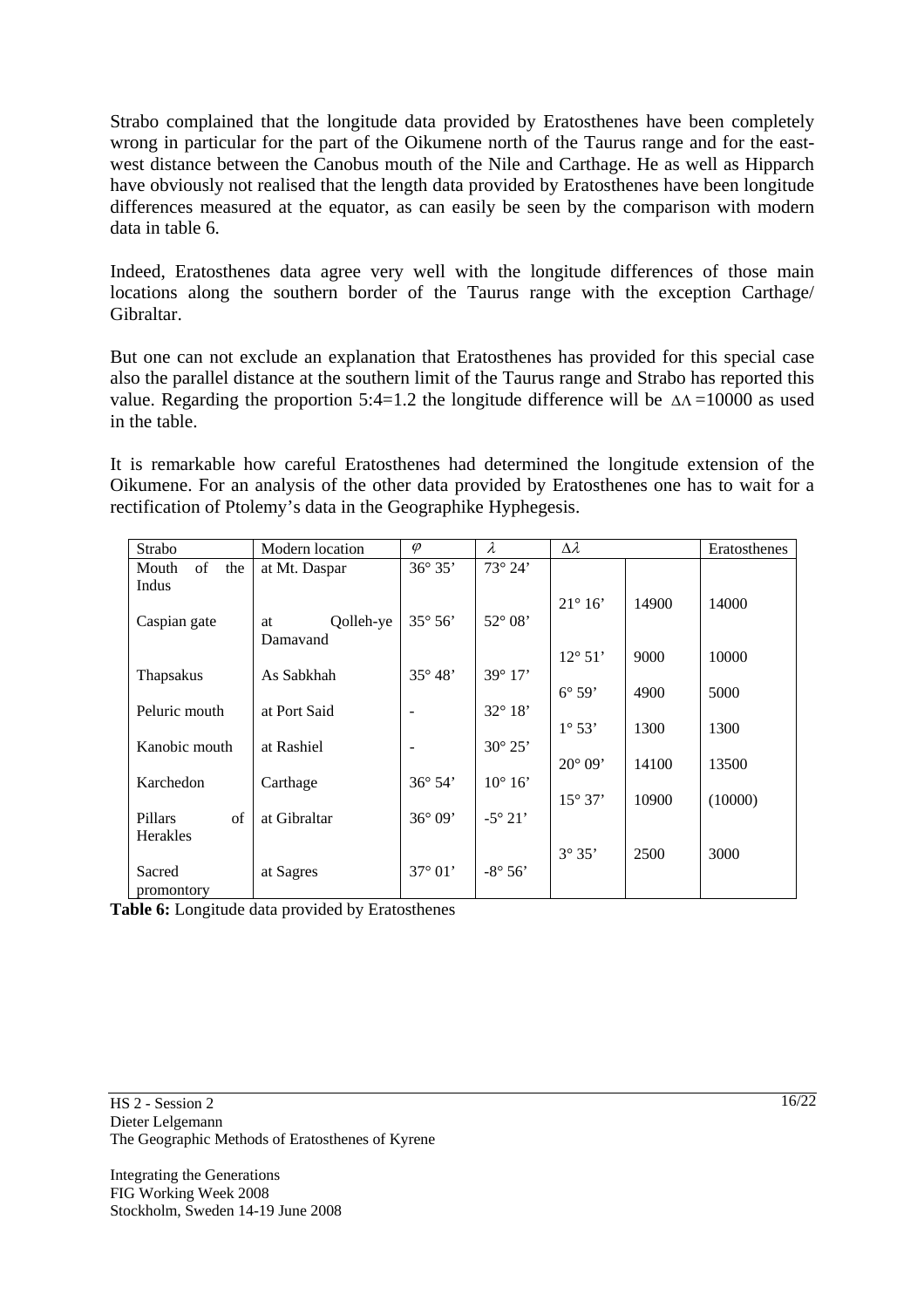# **5 FINAL REMARKS**

In the course of a rectification of the geographic data given in the Geographike Hyphegesis it turned out that Ptolemy, without saying this explicitly, has used older information. For example, his (wrong) latitudes for Byzantium and Carthage can already be found by Strabo. For any professional analysis of the main distortions in Ptolemy's data set it will therefore be necessary to investigate carefully the method as well as results of his predecessors, in particular the methods.

The in situ establishment of the east-west direction and with this the meridian direction was the fundamental problem for all bematists/ navigators. Sun rise and sun setting happens exactly in east-west direction just two times in the year at the equinoctium.

Was it possible to calculate the horizontal angle  $\alpha$  between the exact east-west direction and the sun rising at any time by an astronomical method? Could the very careful determination of the length of the seasons by Kallippos at about 333bc be used as a tool to solve this problem?

| Kallippos<br>89<br>90<br>Q٥<br>94 | winter | fall | summer     | spring |             |
|-----------------------------------|--------|------|------------|--------|-------------|
|                                   |        |      |            |        |             |
| د.ء                               | 90.2   | 88.7 | $92^\circ$ | 94.1   | Modern data |

**Table 7:** Length D of the seasons measured by Kallippos at ~333bc



**Fig 5:** Spherical triangle fort he sun or a star-rise

If one knows for any day of the year the number d of days with respect to the solstitium or equinoctium, respectively, the ecliptical longitude l of the sun can easily be obtained by simple interpolation to be  $\Delta l = (d/D) \cdot 90^\circ$ .

In a first step one gets then the declination  $\delta$  of the sun, using  $\varepsilon = 24^{\circ}$ , from

 $\sin \delta = \sin \epsilon \sin l \sim (2/5) \sin l$ 

In a second step one can compute the azimuth  $\alpha$  from  $\sin \alpha = \sin \delta / \sin(90^\circ - \Phi)$ 

HS 2 - Session 2 Dieter Lelgemann The Geographic Methods of Eratosthenes of Kyrene

Integrating the Generations FIG Working Week 2008 Stockholm, Sweden 14-19 June 2008  $17/22$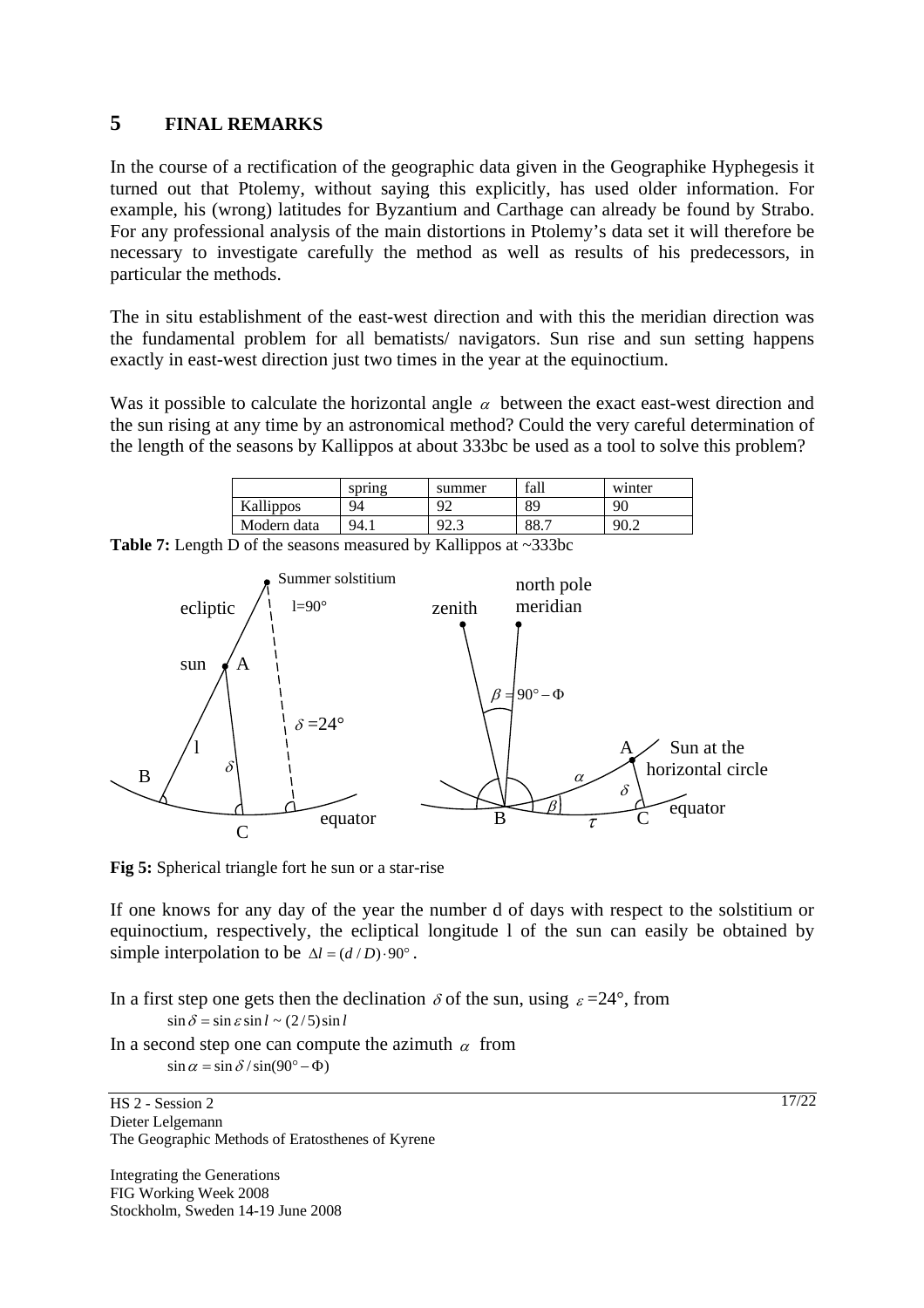and the length of the day  $T = 2(6 + \tau/15)$  hours from  $\sin \tau = \tan \delta \tan \Phi$ .

Let us consider for example a location at the parallel of Rhodes  $\Phi = 36^{\circ}$ . At the summer solstitium the azimuth  $\alpha$  of sunrise will be<br>  $\alpha = \sin^{-1} (\sin 24^\circ / \sin 54^\circ) = 30^\circ 10'$ ,  $a_y = 90 - 30 = 60^\circ$ 

and the length of the day will be<br>  $\tau = \sin^{-1}(\tan 24^\circ \tan 36^\circ) = 18.9^\circ$ ,  $T = 2(6 + 1.25) = 141/2$  hour. At the winter solstitium the azimuth  $\alpha$  of sunrise will be<br>  $\alpha = \sin^{-1}(\sin(-24^{\circ}) / \sin 54^{\circ}) = -30^{\circ}10'$ ,  $a_N = 90 + 30 = 120^{\circ}$ and the length of the day will be  $\tau = \sin^{-1}(\tan(-24^\circ) \tan 54^\circ) = -18.9^\circ$ ,  $T = 2(6 - 1.25) = 91/2$  hour.

In particular the azimuth of the sun (or of bright stars near the equator) has been of major importance for bematists/ navigators, as Eudoxos, Kallippos and Aristoteles certainly have recognised. It remains to find out how the Greeks have treated the mathematical aspect of this problem before the invention of spherical trigonometry by Menelaos (1. cent. bc), used by Ptolemy as well as by us for this purpose.

The applications of mathematics for geodetic/ geographic purposes was certainly, besides the introduction of logical concepts in form of proofs, the main motive for the great progress of ancient mathematics by the Greeks. This progress will remain unintelligible if this fact will not be recognised.

### **Appendix: Archimedes about goniometric relations**

Despite the fact that the Thales-triangle provides a clear graphic definition of the trigonometric functions and Archimedes, Aristarchos and Hipparch have used the sine function it is a curious modern idea that the concept of half-chords or sine was introduced by the Indians. Indeed, the sine-table Ptolemy has given in the Almagest is based on the concept of chords but in fact it is a sine-table in the modern sense as the reader may convince himself by proving it (see tab. A1).

| $\alpha$     | $\frac{1}{2}$                      | 10                 | $\frac{1}{2}^{\circ}$ | $\bigcap$<br>∸ | $2\frac{1}{2}$ |
|--------------|------------------------------------|--------------------|-----------------------|----------------|----------------|
| sin $\alpha$ | 0.008727                           | 0.017452           | 0.026177              | 0.034899       | $\cdots$       |
| Ptolemy      | $0^{p} \cdot 31.25$<br>ب∠دار,<br>v | $0^{\rm p}$ ;02,50 | $2^{p}$ ;34,14        | $2^p:05,38$    | $\cdots$       |

**Table A1:** Chord-table of Ptolemy in the Almagest

The curious modern idea may have come up, because Ptolemy made his astronomical computations without need very fussy and lengthy when he used the data of his sine-table. But why was the concept of chords introduced at all by the Greeks?

Indeed, the basic concept underlying the derivations of goniometric relations by Archimedes is based on the chord-theorem. A chord s in a circle is seen from any points A, B, C etc. at the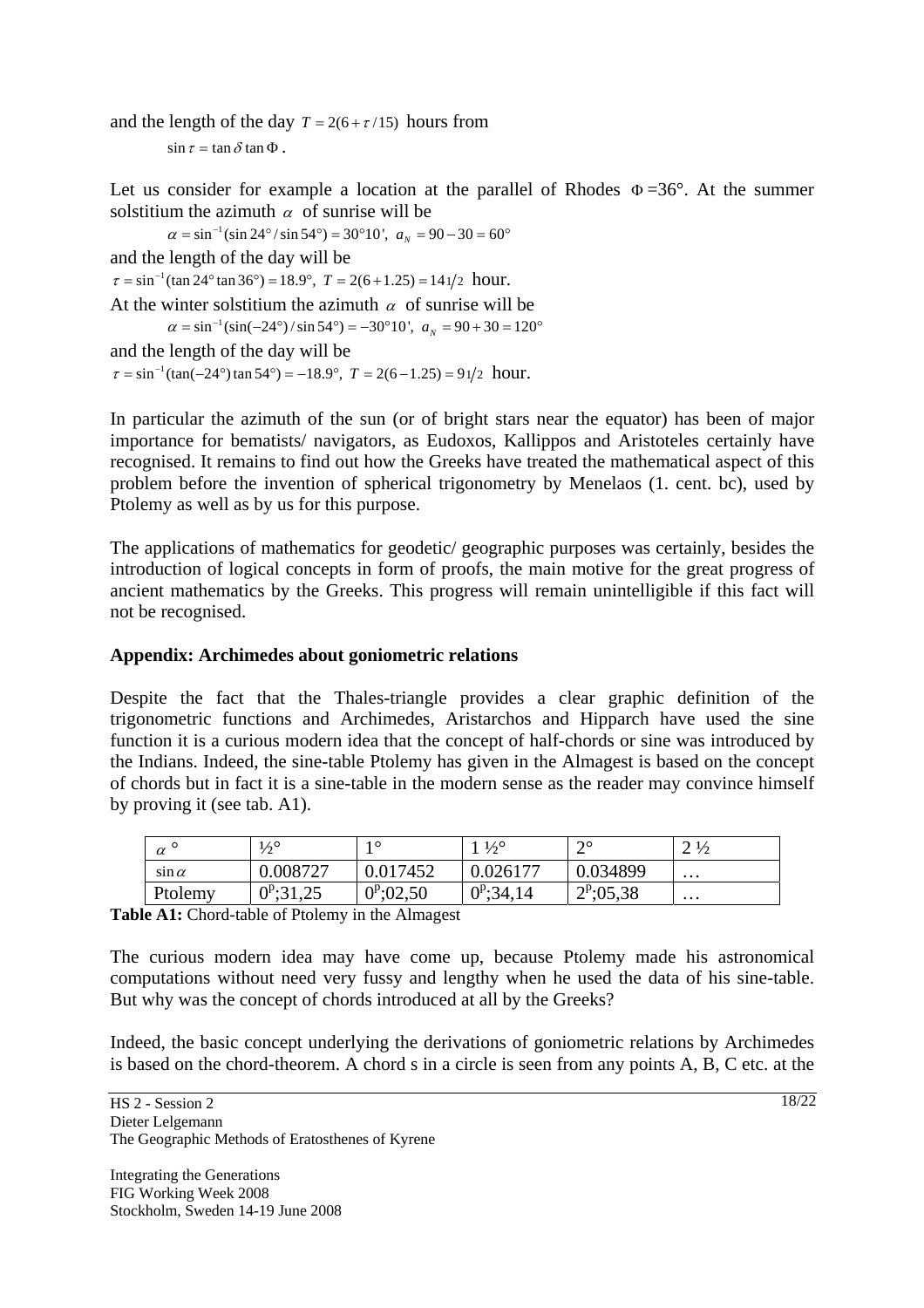periphery under the same angle  $\alpha$  (see fig. A1).



**Fig A1:** Periphery angles  $\alpha$  = const of a chord in a circle

Archimedes used this property for a derivation of the addition theorems of the sine-function  $sin(\alpha \pm \beta) = sin \alpha cos \beta \pm cos \alpha sin \beta$ 



**Fig A2a:** Basic construction to derive  $\sin(\alpha + \beta) = \sin \alpha \cos \beta + \cos \alpha \sin \beta$ 

Regarding the three Thales-triangle ABC, ABD and GDC in a circle with diameter d=1 one gets  $BC=sin\alpha$ ,  $BD=sin\beta$ ,  $CD=sin(\alpha + \beta)$ .

Furthermore, we get CH=BC $\cdot cos \alpha = cos \alpha sin \beta$  and HD=BD $\cdot cos \beta = sin \alpha cos \beta$  and therefore  $sin(\alpha + \beta) = CD = CH + HD = sin \alpha cos \beta + cos \alpha sin \beta$  *q.e.d.* and for the special case  $\alpha = \beta$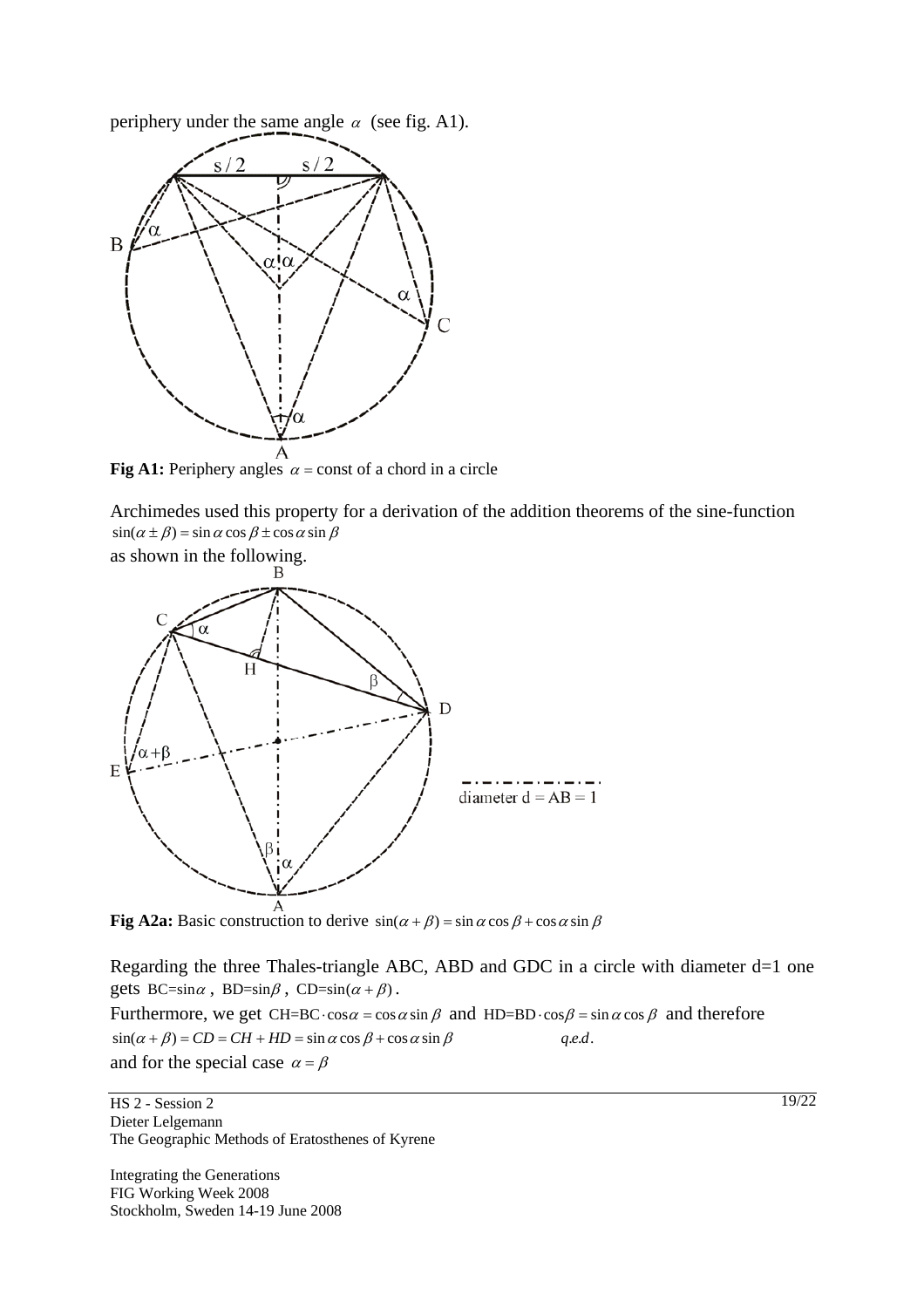$\sin(2\alpha) = 2\sin \alpha \cos \alpha$ .

To derive the second addition theorem we mirror in Fig. A2.b the triangle BCD at the diameter AB getting the triangle  $\overline{BCD}$  where  $\overline{\beta} = \beta$ . We define G according to  $x = BG = B\overline{C}$ . Since  $BG = B\overline{C}$  and  $\overline{\beta} = \beta$  the square must form a kite square with  $\overline{D}G = C\overline{D} = CD$ .



**FigA2b:** Basic construction to derive  $\sin(\alpha - \beta) = \sin \alpha \cos \beta - \cos \alpha \sin \beta$ 

Lemma of Archimedes: If  $arcB\overline{C} = arcB\overline{C} = 2\beta$  and if  $BH \perp AC$  then it must be  $H\overline{D} = CH + CD$ . Using  $H\overline{D} = \sin \alpha \cos \beta$ ,  $CH = \cos \alpha \sin \beta$  and  $CD = (\sin \alpha - \beta)$  one gets  $\sin(\alpha - \beta) = \sin \alpha \cos \beta - \cos \alpha \sin \beta$  *q.e.d.* 

Back to Archimedes goes also the following derivation of the goniometric formula  $\sin(\alpha/2) = \sqrt{(1 - \cos \alpha)/2}$ , used by Ptolemy in the Almagest (see Neugebauer 1975, p.23).



HS 2 - Session 2 Dieter Lelgemann The Geographic Methods of Eratosthenes of Kyrene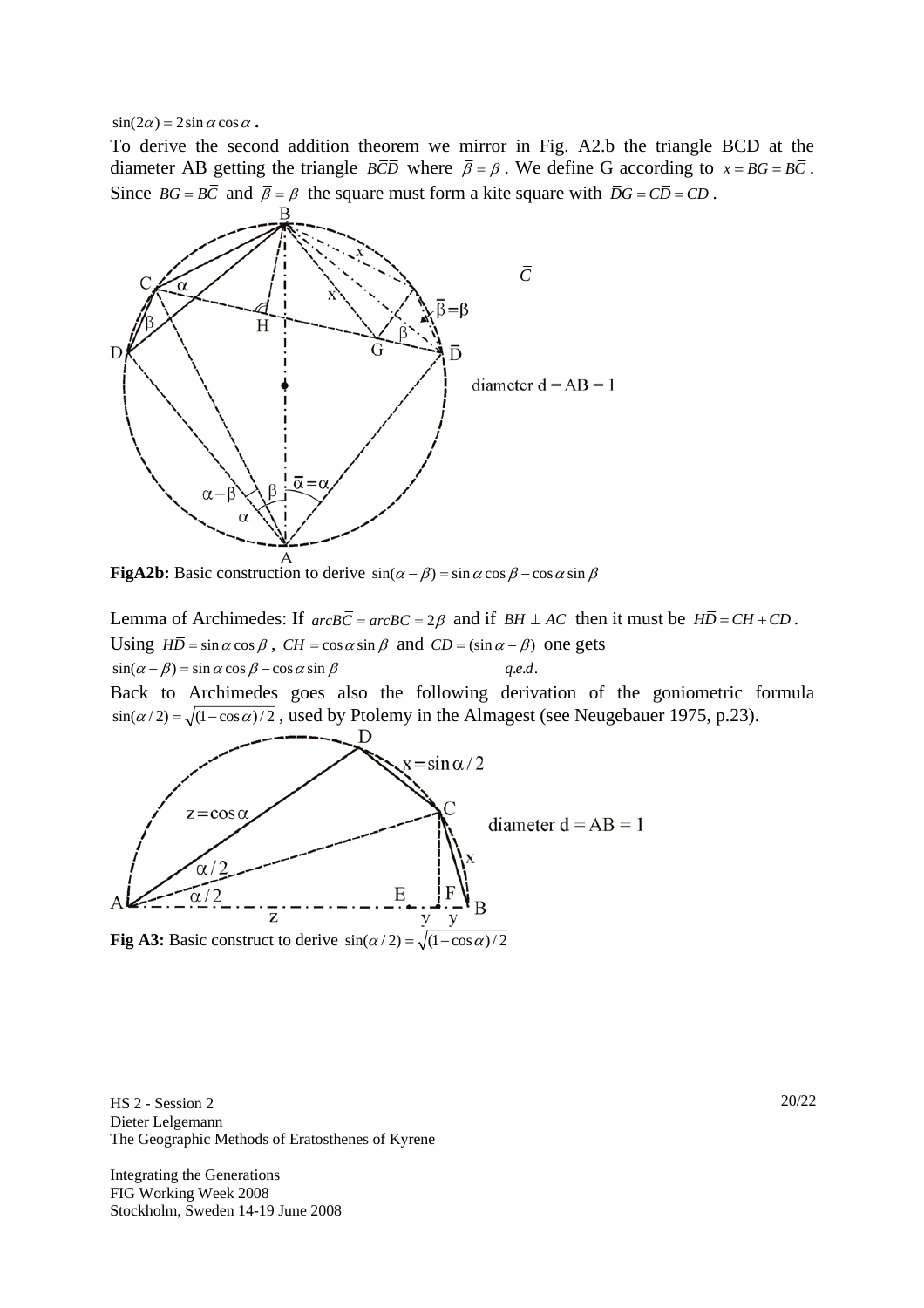In fig. A3 the point E is chosen such that AD=AE=z; one gets  $x=BC=CD=CE=sin(\phi/2)$ . Since ECB is an isosceles triangle its altitude at F must divide EB into two equal parts y. For the rectangular triangle ACB one gets first

 $2y = 1 - z = 1 - \cos \alpha$  or  $y = (1 - \cos \alpha)/2$ .

From the two rectangular triangles AFB and ACB one gets the proportion

1  $\frac{x}{1} = \frac{y}{x}$  or  $x^2 = y$  or  $x = \sqrt{y}$ . Combining the relations one gets  $\sin(\alpha/2) = x = \sqrt{y} = \sqrt{(1 - \cos \alpha)/2}$ . Furthermore, one gets simply<br>  $\cos^2(\alpha/2) = 1 - \sin^2(\alpha/2) = 1 - (1 - \cos \alpha)/2 = (1 + \cos \alpha)/2$ and therefore  $\cos(\alpha/2) = \sqrt{\left(1 + \cos \alpha\right)/2}$ . Using  $\bar{\alpha} = \alpha/2$  one gets simply  $2\sin^2 \bar{\alpha} = (1 - \cos 2\bar{\alpha})$  or for  $\bar{\alpha} = \alpha$ 

 $\cos 2\alpha = 1 - 2\sin^2 \alpha = \cos^2 \alpha - \sin^2 \alpha$ .

Archimedes had obviously also all goniometric relations for double and half angles at his disposal, very important to establish a sine-table.

In order to establish a convenient trigonometric table the trisection of an angle becomes necessary. Archimedes could have done this by introducing  $\beta = 2\alpha$  and, starting with the relation

```
= \sin \alpha (1 - 2\sin^2 \alpha) + 2\sin \alpha \cos^2 \alpha= \sin \alpha (1 - 2\sin^2 \alpha) + 2\sin \alpha (1 - \sin^2 \alpha)\sin 3\alpha = \sin(\alpha + 2\alpha) == \sin \alpha \cos 2\alpha + \cos \alpha \sin 2\alphagetting<br>\sin 3\alpha = 3\sin \alpha - 4\sin^3 \alphaor<br>
\sin \alpha = (1/3) \sin 3\alpha + (4/3) \sin^3 \alpha.
```
For small angles such as e.g. 1 cubitus= $2.5^\circ$  this equation can be solved by a few iterations, starting with  $(\sin \alpha)_0 = (1/3) \sin^3 \alpha$ .

Of course, regarding the establishment of a sine-table the use of the smaller cubit 1 cubitus=24daktylos=2° was much more appropriate. Was this the reason why in Alexandria at about 175 bc the angular unit 1 degree= $1^\circ$  was introduced for astronomical purposes starting from sin3°?

In any case it would be hard to believe that Archimedes did not inform by correspondence hi colleagues in Alexandria about those results very important regarding the practical problems in geodesy/ geography as well as astronomy.